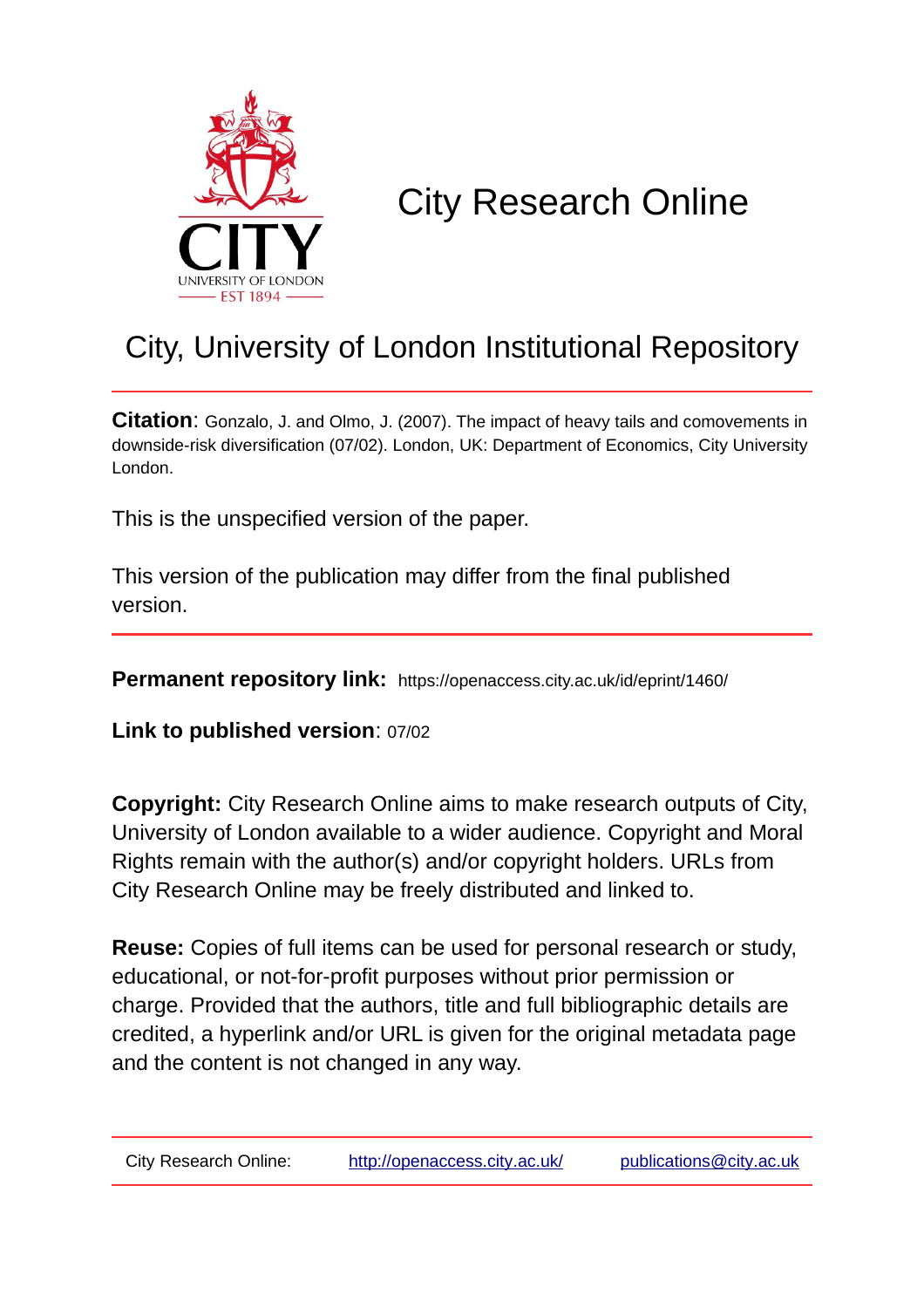

**Department of Economics School of Social Sciences** 

## **The Impact of Heavy Tails and Comovements In Downside-Risk Diversification**

**Jesus Gonzalo Universidad Carlos III de Madrid** 

> **Jose Olmo[1](#page-1-0) City University**

**Department of Economics Discussion Paper Series No. 07/02**

 $\overline{a}$ 

<span id="page-1-0"></span><sup>&</sup>lt;sup>1</sup> Department of Economics, City University, Northampton Square, London, EC1V 0HB, UK. Email:j.olmo@city.ac.uk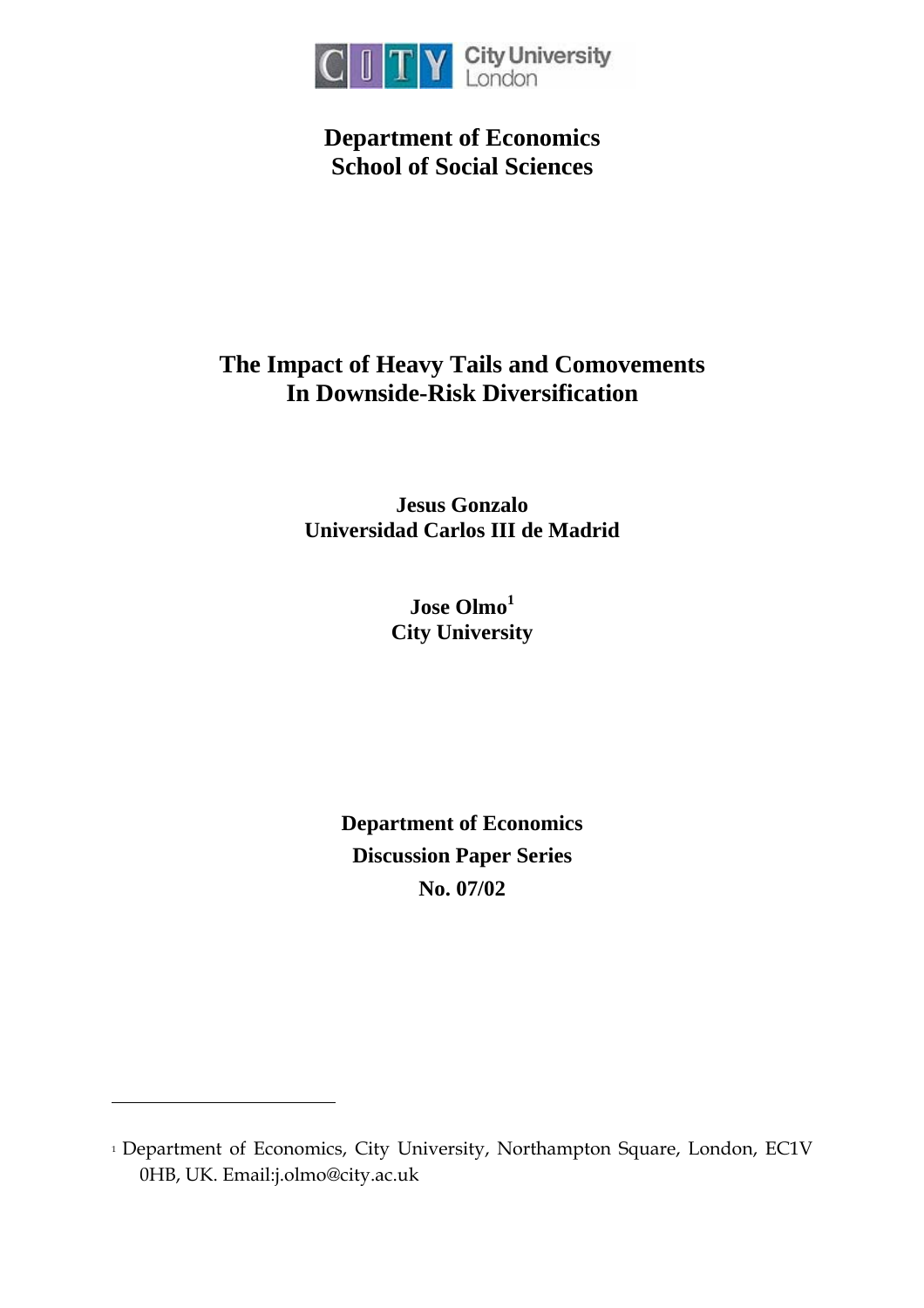## The Impact of Heavy Tails and Comovements in Downside-Risk Diversification

JESUS GONZALO, Universidad Carlos III de Madrid. Jose Olmo, City University, London<sup>∗</sup>

This draft, February 2007

#### Abstract

This paper uncovers the factors influencing optimal asset allocation for downside-risk averse investors. These are comovements between assets, the product of marginal tail probabilities, and the tail index of the optimal portfolio. We measure these factors by using the Clayton copula to model comovements and extreme value theory to estimate shortfall probabilities. These techniques allow us to identify useless diversification strategies based on assets with different tail behaviour, and show that in case of financial distress the asset with heavier tail drives the return on the overall portfolio down. An application to financial indexes of UK and US shows that mean-variance and downside-risk averse investors construct different efficient portfolios.

JEL classification: C1, C2, G1.

Keywords: Comovements, Copulas, Downside-risk diversification, Expected shortfall, Heavy tails, Lower partial moments, Shortfall probability

<sup>∗</sup>Corresponding Address: Dept. Economics, City University. Northampton Square, EC1 V0HB, London. Jose Olmo, E-mail:j.olmo@city.ac.uk. We thank Clive Granger for his suggestions during two conversations at U. Carlos III. Financial support DGCYT Grant (SEJ2004-04101-econ) is gratefully acknowledged.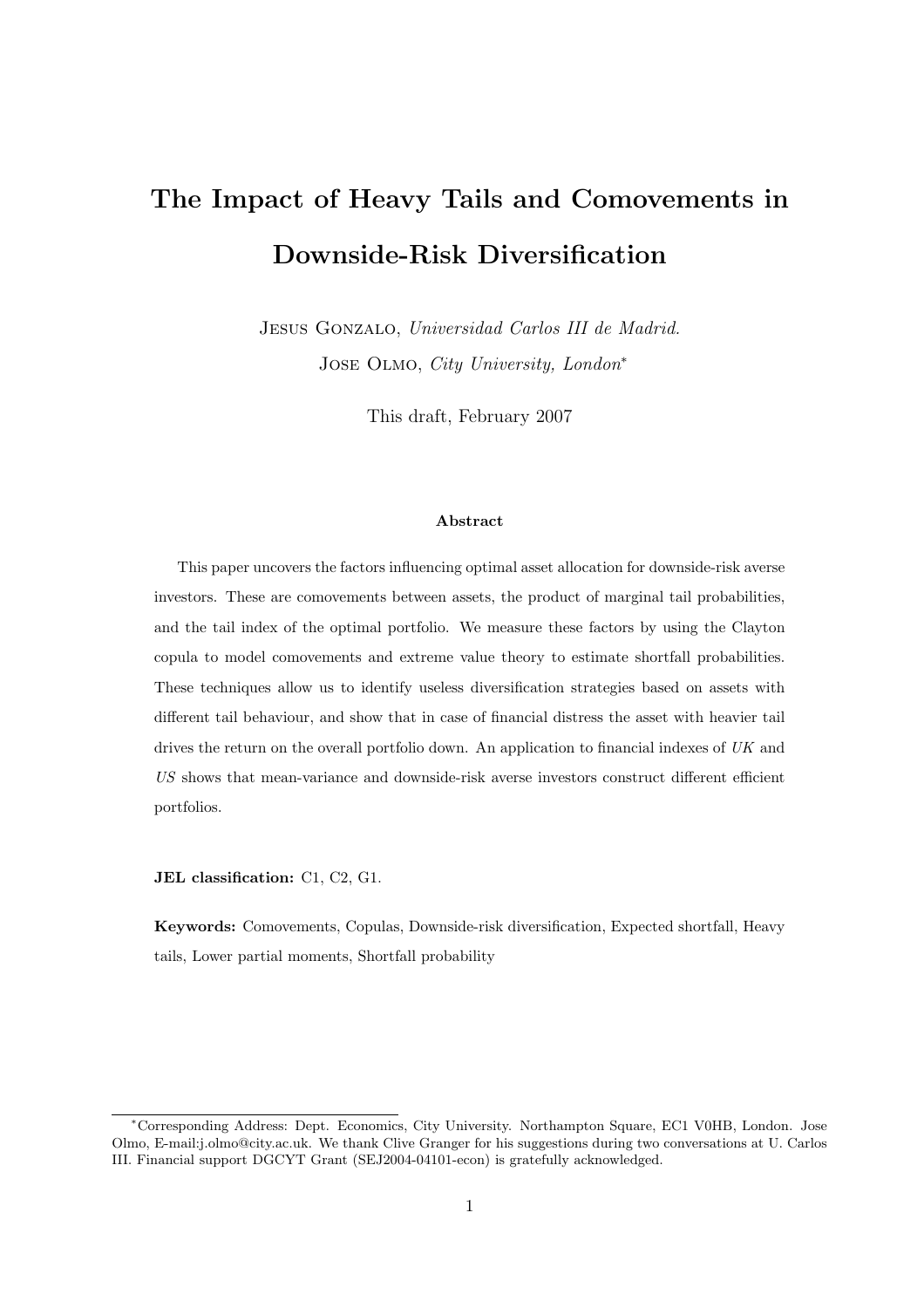#### 1 Introduction

The notion of diversification is age-old. It consists, roughly speaking, on diminishing risk by spreading resources in many different areas with very little interdependence. In Finance this is usually identified with investing in uncorrelated assets (proper diversification) or with investing in assets negatively correlated (hedging strategies).

However it was not until Markowitz (1952) that the concept of portfolio diversification was formalized. This author developed a sound theory to study diversification in an optimal asset allocation context. Markowitz showed that investors should choose assets as if they care only about the mean and variance of portfolio returns. By upholding the variance as the pertinent risk measure investors decide to penalize equally departures from expected wealth in both sides. The conclusion of this analysis is that investors use the variance to guide the trade-off between risk and return. This can be seen for example in Stiroh and Rumble (2005). Thus, investors employ an statistical moment used to gauge the presence of uncertainty to take decisions on asset allocation strategies. Knight (1921) was the first to note that uncertainty and risk were two different and separate concepts. According to this author uncertainty in contrast to risk was defined by the absence of knowledge about the likelihood of an event. In this way Knight concluded that insurance markets cannot develop under uncertainty but they do under risk given one can always put a fair price to the risk assumed.

The merits of Markowitz's theory are outstanding however. Investors construct optimal portfolios by minimizing a simple statistical measure identified with risk. Alternatively, Roy (1952) developed the concept of safety first portfolios. The aim of investors constructing these portfolios is to minimize an upper bound of the likelihood of a dread event. This is usually identified with the left tail of the distribution of returns on the portfolio. Roy also confined himself to distributions where only the first two moments are known. Building on this interpretation of risk Markowitz (1959) proposed the semivariance. This risk measure focused only on deviations below a threshold value determined by the expected return on the investment. The analysis of this measure however was fraught with difficulties arisen from nondifferentiability problems. Hogan and Warren (1974), Bawa (1975), Arzac and Bawa (1977) or Bawa and Lindenberg (1977) continued on the idea of risk based on dread events introduced by Roy and proposed risk measures based on the chance of these events. Building on Roy's (1952) formulation of risk and extending the semivariance of Markowitz (1959) these authors introduced lower partial moments of the distribution of returns to describe risk. These include in its simplest version the shortfall probability and quantile measures as Value at Risk, or more involved measures as the expected shortfall or the semivariance. Bawa ((1975), (1976), (1978)) and later Harlow and Rao (1989) extended these models to asset pricing and developed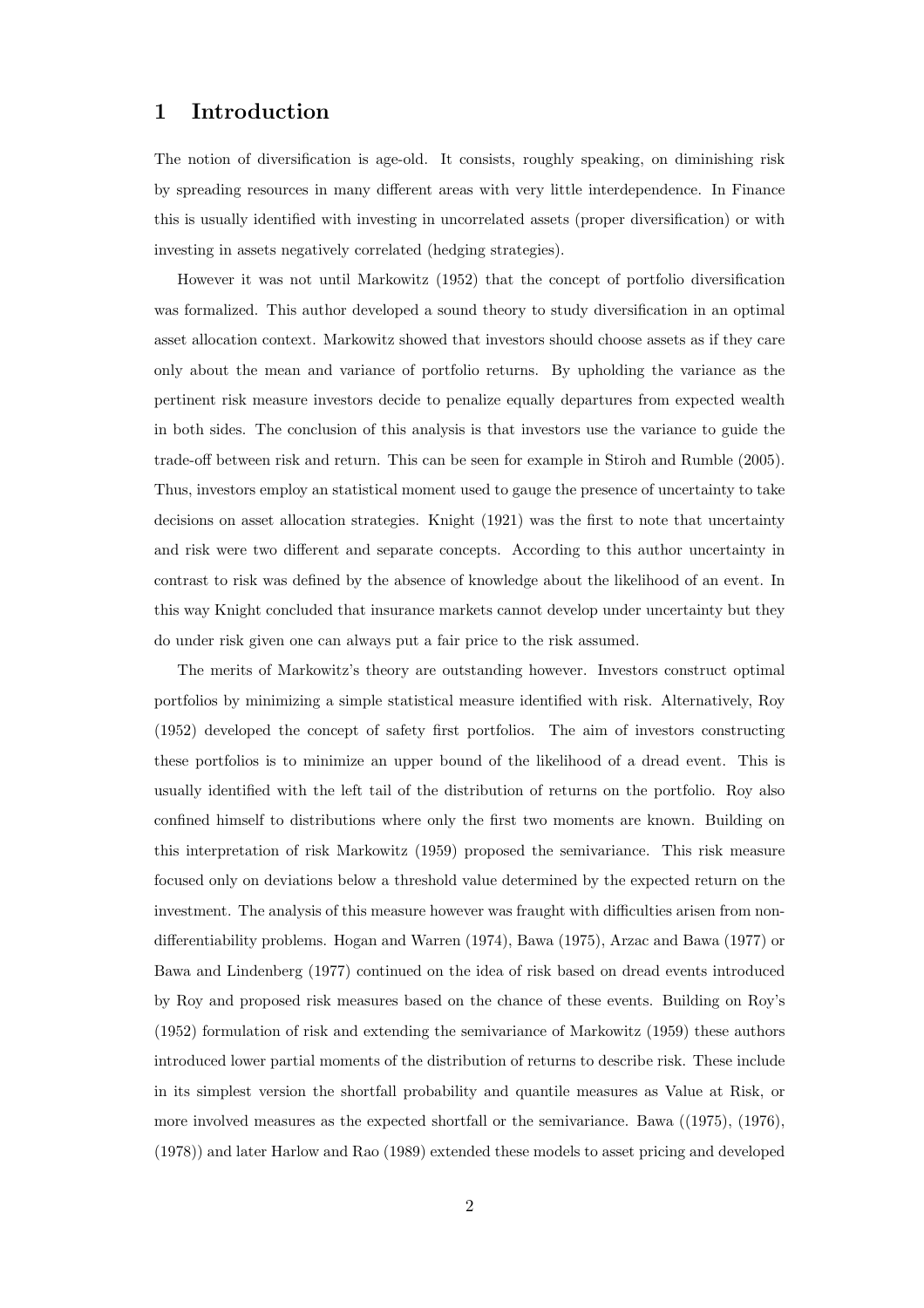financial portfolio theory for mean-downside-risk averse investors. Finally Ang, Chen and Xing (2006) revisit the problem and propose asset pricing models accounting for downside-risk but controlling for other cross sectional variables as coskewness, size effect and the book-to-market ratio.

Markowitz in his pioneering work assumed that the returns on the portfolio followed a multivariate normal distribution. In this framework the mean-variance methodology encloses downside-risk measures. However during the last forty years empirical analyses of the distribution of returns have been consistently rejecting this hypothesis and pointing towards heavy tailed distributions, see Fama (1965) or modern books on risk management and heavy tails as Embrechts (2000) or Malevergne and Sornette (2006). This stylized fact has gained further popularity during the last decade where more sophisticated statistical and probabilistic techniques have been developed to study heavy tails and extreme events, see Chavez-Demoulin, Embrechts, and Ne $\check{\rm s}$ lehová (2006) in an operational risk context. The use of these techniques has also made possible the revival of portfolio theories based on downside-risk measures (Hyung and de Vries, 2005).

The first aim of this paper is to uncover the factors having an influence on asset allocation for downside-risk averse investors. In order to do this we analyze lower partial moments of order zero and one of the distribution of returns. By doing this we are able to decompose the shortfall probability - risk measure employed for safety first portfolios in Roy (1952) - into a probability function measuring the degree of comovements between the assets in the portfolio, and the product of marginal tail probabilities of each asset. We extend the analysis to the expected shortfall because it is a risk measure consistent with utility functions describing preferences of risk-averse investors (Harlow and Rao, 1989). This further decomposition shows that the tail index of the distribution of the portfolio and the downside variance have an outstanding role on diversification.

The previous findings contribute to *positive economics* in what they are an attempt to describe the optimal choices of fully rational individuals, while the second contribution of the paper introduced below is embodied in normative economics, that is, the desire to improve people's imperfect choices. In this aspect the paper contributes to the literature by proposing statistical techniques to measure properly downside-risk and to develop investment strategies to diminish it. We achieve this by using copula functions to model comovements in the tails; and by using extreme value theory techniques. These techniques permit to identify useless diversification strategies based on portfolios consisting of a large number of assets with different marginal tail behaviour. In this case the shortfall probability of the portfolio is driven by the shortfall probability of the asset with heavier tail. Therefore adding assets to the portfolio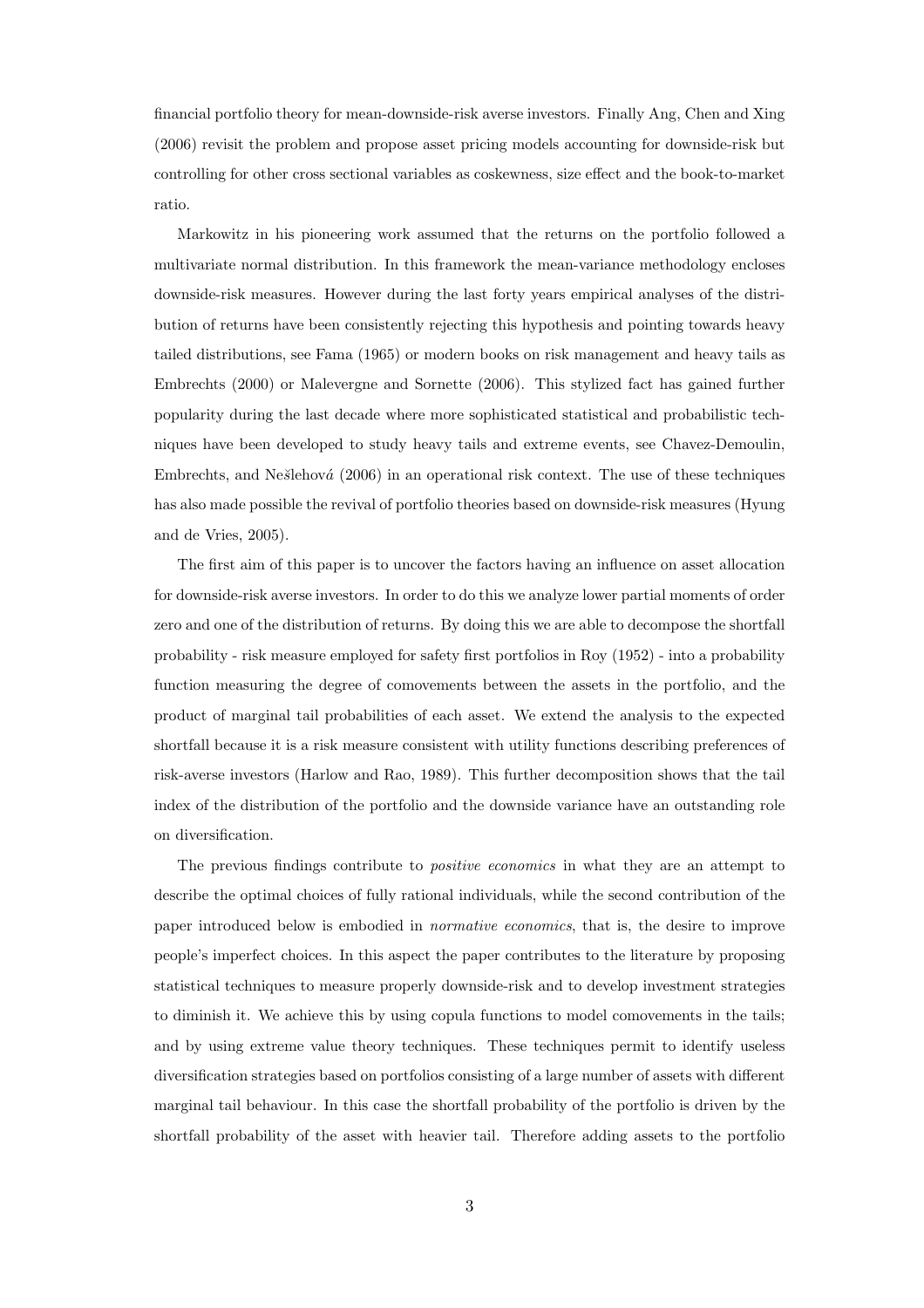does not diminish risk but adds complexity to its management.

The paper is structured as follows. Section 2 describes investors' optimal asset allocation decision problem for mean-variance and mean-downside-risk averse investors. The section studies the factors having an influence on portfolio downside-risk measures by decomposing them in terms of commovement risk and marginal downside-risks specific of each asset. Section 3 introduces statistical techniques to measure properly these factors. The methodology includes the use of copula functions to measure the degree of asymptotic tail dependence in the portfolio and extreme value theory to gauge the probability of shortfall and expected shortfall of each asset and of the overall portfolio. The next section calculates the efficient portfolio frontier for portfolios simulated from a Student's- $t$  family of distributions. The efficiency of these portfolios is assessed in terms of comovements and marginal and portfolio tail behaviour. Section 5 studies an example of diversification for data from economies with well developed financial markets. Finally, Section 6 concludes with the main findings of the paper.

## 2 Investors' Efficient Portfolio Frontier

Markowitz devised an economy consisting of mean-variance minimizing agents with  $m$  risky assets yielding returns  $R_i$ ,  $i = 1, ..., m$ . The return on a portfolio P of these assets is

$$
R_P = \sum_{j=1}^{m} x_j R_j,\tag{1}
$$

with  $\sum_j x_j = 1$ , and  $X = (x_1, \ldots, x_m)$  depicting share of investment on each risky asset. The efficient portfolio frontier for these investors is derived from minimizing

$$
\min_{x_j} \sigma_p^2 = \sum_{i=1}^m \sum_{j=1}^m x_i x_j \sigma_{ij},\tag{2}
$$

with  $\sigma_{ij}$  standing for the covariance between returns and  $\sigma_j^2$  for the variance.

If there exits a risk-free asset in the economy the efficient portfolio frontier is determined by a straight line of this form

$$
E[R_j] - R_f = \beta_j (E[R_p] - R_f),\tag{3}
$$

with  $\beta_j = \frac{\sigma_{jp}}{\sigma_p^2}$  and  $R_f$  denoting the return on the risk-free asset.

This diversification strategy is limited however. Investors simply punish deviations from expected levels of wealth. This was pointed out by Hogan and Warren (1974), Bawa (1975) or Bawa and Lindenberg (1977) that propose to study Lower Partial Moments  $(LPM_n)$  of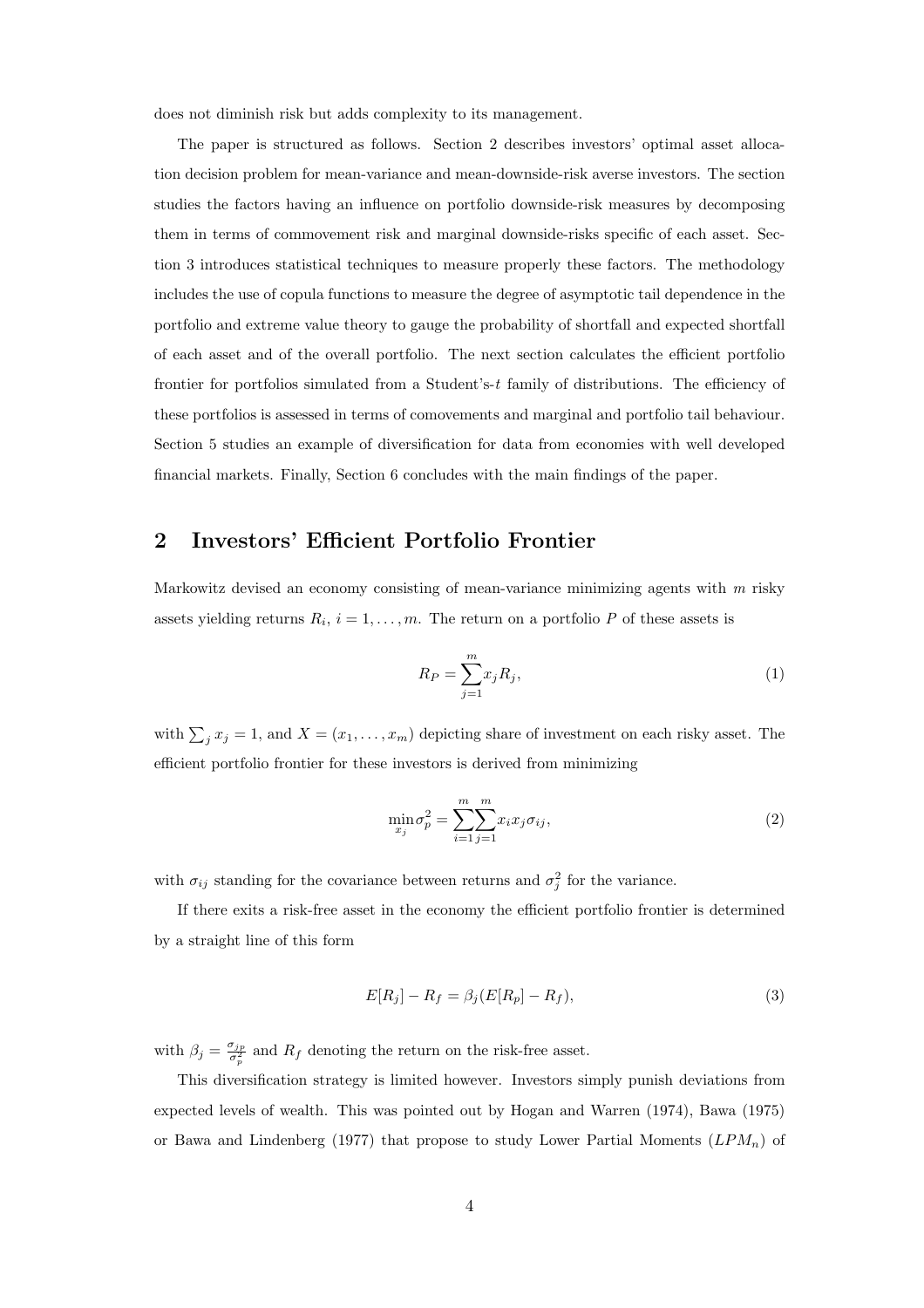the distribution of returns as alternative risk measures to the variance of a portfolio. Bawa ((1975), (1976), (1978)) introduces the following family of utility functions consistent with these  $LPM_n$  risk measures, <sup>1</sup>

$$
u(R_p; n, \tau) = a + bR_p - c(\tau - R_p)^n I(R_p \le \tau),\tag{4}
$$

where a,b, and c are constants,  $I(\cdot)$  is an indicator function and  $\tau$  denotes a target return. Investors with preferences described by these functions are denominated downside-risk averse investors.

While in the mean-variance framework investors maximize their expected utility by minimizing the variance of the return on  $P$ , downside-risk averse investors achieve that by minimizing  $LPM_n$  measures. Bawa and Lindenberg (1977) and Harlow and Rao (1989) show that downside-risk averse investors' optimal portfolio choice is the solution of the following,

$$
\min_{X} LPM_n(\tau; X) = \int_{-\infty}^{\tau} (\tau - X'R)^n dF(R_p), \tag{5}
$$

subject to  $\sum_j x_j E[R_j] = \mu$ , with  $\mu$  denoting certain return level. This integral is computed on the probability measure of the variable  $R_p$  denoted by  $F$ .

The efficient portfolio frontier is the result of minimizing this objective function. If there exits a risk-free asset the set of optimal portfolios is given by a straight line as (3) with the following slope

$$
\beta_j^{lpm_n(\tau)} = \frac{\int_{-\infty}^{\tau} \int_{-\infty}^{\infty} (\tau - R_p)^{n-1} (R_f - R_j) dF(R_j, R_p)}{\int_{-\infty}^{\infty} (\tau - R_p)^{n-1} (R_f - R_j) dF(R_p)}.
$$
(6)

The index  $lpm_n$  stands for *n*-lower partial moment. For  $n = 2$ ,  $\tau = R_f$  and returns normally distributed both mean-variance and mean-downside-risk efficient portfolio frontiers coincide.

In the downside-risk framework there is no need to impose restrictive and unrealistic assumptions on the distribution of returns. The use of the variance to gauge risk usually requires assuming normal returns, whereas for  $LPM_n$  measures  $F(R_p)$  can be any one of a class of distributions simply characterized by a location and a scale parameter (see Harlow and Rao, 1989). On the other hand this entails the difficulty of having to entertain other statistical moments in conjunction with mean and variance to decide how to allocate resources.

<sup>&</sup>lt;sup>1</sup>By consistent utility function we mean that maximizing its expected utility is equal to minimizing  $LPM_n$  risk measures.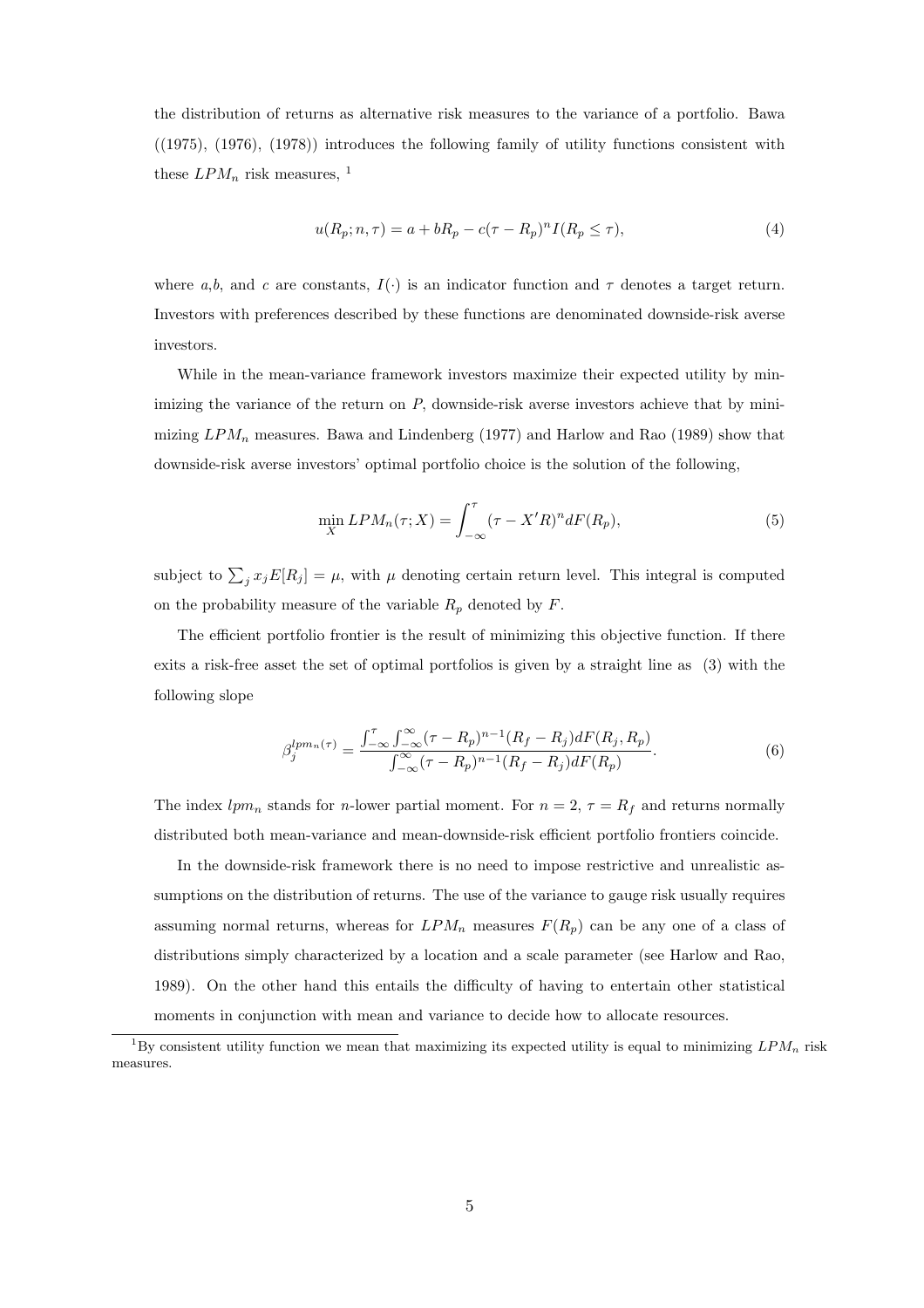#### 2.1 Shortfall probability as downside-risk measure

For illustration purposes we will confine ourselves first to study  $LPM_0$ . A well diversified portfolio will be the result of minimizing

$$
P\{R_P \leq \tau\},\
$$

for certain expected return level. The parameter  $\tau$  will be assumed to be known and determined exogenously. This value is usually identified in the literature with a zero return or with the return on the risk-free asset.

By Bayes' theorem portfolio's  $P$  shortfall probability can be written as

$$
P\{R_p \leq \tau\} = P\{R_p \leq \tau | R_1 \leq \tau, \dots, R_m \leq \tau\} P\{R_1 \leq \tau, \dots, R_m \leq \tau\} +
$$

$$
+ P\{R_p \leq \tau | R_1 > \tau \text{ or } \dots \text{ or } R_m > \tau\} P\{R_1 > \tau \text{ or } \dots \text{ or } R_m > \tau\}.
$$

This can be expressed as

$$
P\{R_p \leq \tau\} = [p_c(R_p, \tau) - \widetilde{p}_c(R_p, \tau)]P\{R_1 \leq \tau, \ldots, R_m \leq \tau\} + \widetilde{p}_c(R_p, \tau)
$$

with

$$
p_c(R_p, \tau) = P\{R_p \le \tau | R_1 \le \tau, \dots, R_m \le \tau\}, \text{ and}
$$
  

$$
\widetilde{p}_c(R_p, \tau) = P\{R_p \le \tau | R_1 > \tau \text{ or } \dots \text{ or } R_m > \tau\}.
$$

Summing and substracting the product of each asset returns' marginal distribution this probability reads as

$$
P\{R_p \leq \tau\} = [p_c(R_p, \tau) - \widetilde{p}_c(R_p, \tau)][cr(\tau) + p(R_1, \tau) \cdots p(R_m, \tau)] + \widetilde{p}_c(R_p, \tau),\tag{7}
$$

where

$$
p(R_j, \tau) = P\{R_j \le \tau\}, \text{ and}
$$
  

$$
cr(\tau) = P\{R_1 \le \tau, \dots, R_m \le \tau\} - P\{R_1 \le \tau\} \cdots P\{R_m \le \tau\}.
$$

The preceding formula simplifies if investors can only hold long positions. In this case  $p_c(R_p, \tau) = 1$ . Then under some simple algebra it is easy to see that

$$
P\{R_p \le \tau\} = [1 - \widetilde{p}_c(R_p, \tau)] [cr(\tau) + p(R_1, \tau) \cdots p(R_m, \tau) - 1] + 1.
$$
 (8)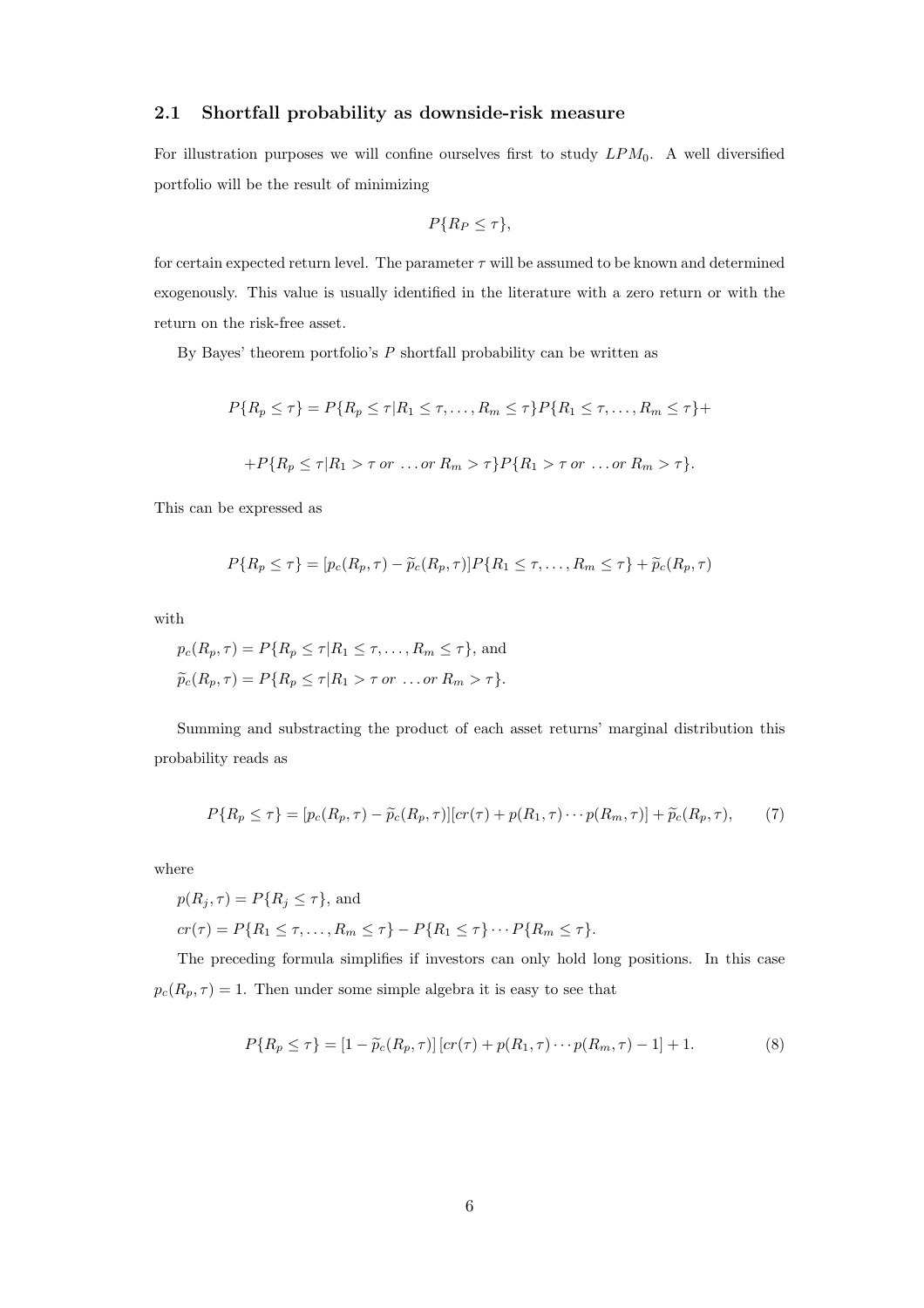The optimal allocation of risky assets is function of  $\tau$ ; of conditional probabilities depending on the shares invested on each asset:  $p_c(R_p, \tau)$  and  $\tilde{p}_c(R_p, \tau)$ ; of the marginal distributions tail behaviour:  $p(R_1, \tau) \cdots p(R_m, \tau)$ ; and finally is function of the degree of dependence between assets in the tails:  $cr(\tau)$ . Hence the degree of heaviness of the distributional tails of returns and the extent of tail dependence - comovements hereafter - between assets are fundamental for a downside-risk averse investor. These factors are modelled as follows.

A probability distribution  $p(R_i, \tau)$  is exponentially decaying in the tails - determined by  $\tau$ - if

$$
p(R_i, \tau) = A_i \exp^{-B_i(-\tau)^{\beta_i}} [1 + o(1)], A_i, B_i, \beta_i > 0,
$$
\n(9)

as  $\tau \to -\infty$ . For the standard normal distribution  $\beta_i = 2$  and  $B_i = 1/2$ . These distributions are characterized by having infinite bounded moments. On the contrary we will define heavytailed distributions as those with a polynomial tail decay. These probability functions satisfy

$$
p(R_i, \tau) = A_i(-\tau)^{-\frac{1}{\xi_i}}[1 + o(1)], \xi_i, -\tau, A_i > 0,
$$
\n(10)

as  $\tau \to -\infty$ . Probability distributions satisfying this property are also denominated regularly varying. These are also defined by

$$
p(R_i, \tau) = (-\tau)^{-\frac{1}{\xi}} L(-\tau),
$$

with  $\xi > 0$  and  $\lim_{-\tau \to \infty} \frac{L(-t\tau)}{L(-\tau)} = 1$ ,  $\forall t > 0$ . These distributions are characterized by bounded moments up to  $1/\xi$ .

For the analysis of comovements and tail dependence we use the concept of positive quadrant dependence (PQD) introduced by Lehman (1966). This author defined m random variables  $\varepsilon_1, \ldots, \varepsilon_m$  as  $PQD$  if for all  $(\tau, \ldots, \tau) \in \mathbb{R}^m$ ,

$$
P\{\varepsilon_1 \leq \tau, \ldots, \varepsilon_m \leq \tau\} \geq P\{\varepsilon_1 \leq \tau\} \cdots P\{\varepsilon_m \leq \tau\},\tag{11}
$$

or equivalently if

$$
P\{\varepsilon_1 > \tau, \ldots, \varepsilon_m > \tau\} \ge P\{\varepsilon_1 > \tau\} \cdots P\{\varepsilon_m > \tau\}.
$$

Our definition of comovements is derived from the definition of positive quadrant dependence.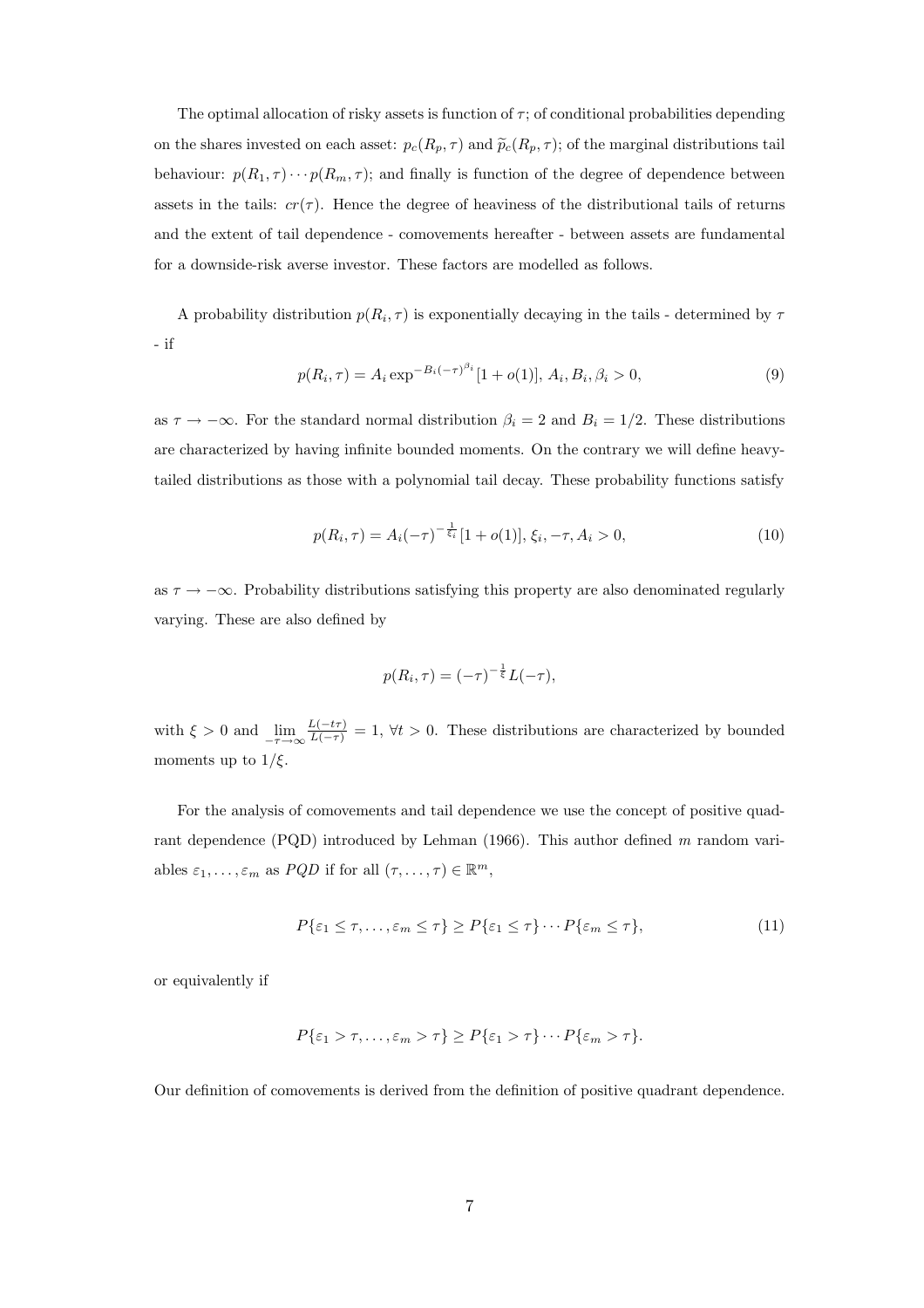**Definition 2.1.** There exists Comovement risk at level  $\tau$  in a portfolio P consisting of m risky assets if  $cr(\tau) > 0$ , with

$$
cr(\tau) = P\{R_1 \le \tau, \dots, R_m \le \tau\} - P\{R_1 \le \tau\} \cdots P\{R_m \le \tau\},\tag{12}
$$

as denoted before.

From expressions (9), (10) and (12) we can study in detail the optimal portfolio allocation problem consisting of minimizing (7) given some expected return on portfolio P.

Note the risk measure  $LPM_0$  relevant for downside-risk averse investors consists of the same ingredients than the risk measure for the mean-variance diversification problem (2). The contribution to risk of measures of linear dependence between assets (covariances) is replaced now by a measure of comovements  $cr(\tau)$ . The counterpart of assets' variance  $(\sigma_j^2)$  is the marginal downside probability  $p(R_j, \tau)$ . The extra remaining terms are used to determine the optimal weights that minimize the shortfall probability of the portfolio.

#### 2.2 Expected shortfall and semivariance as downside-risk measures

Utility functions consistent with shortfall probability  $(LPM_0)$  measures (see (4)) fail to describe any form of risk aversion relevant for the decision-making process. Two features of this measure are that investors' marginal utility is constant and that the risk measure assigns the same weight to each possible outcome of the return in the tail.

This is overcome by LPM measures involving higher moments. Simple and popular extensions of  $LPM_0$  are the expected shortfall  $(n = 1)$  and the semivariance  $(n = 2)$ . These risk measures are consistent with utility functions describing risk-averse investors' preferences. Moreover, as Harlow and Rao (1989) show, the two-fund separation theorem of Ross (1978) holds allowing to express the value of any asset in the economy in terms of the risk-free asset and an efficient risky portfolio.

In particular for  $n = 1$  the optimization problem is

$$
\min_{X} LPM_1(\tau; X) = \int_{-\infty}^{\tau} (\tau - R_p) dF(R_p), \tag{13}
$$

subject to  $\sum_j x_j E[R_j] = \mu$  and  $x_0 + \sum_j x_j E[R_j]$  $j x_j = 1.$ 

After some simple algebra the preceding equation becomes

$$
\min_{X} LPM_1(\tau; X) = (\tau - E[R_p | R_p \le \tau]) p(R_p, \tau). \tag{14}
$$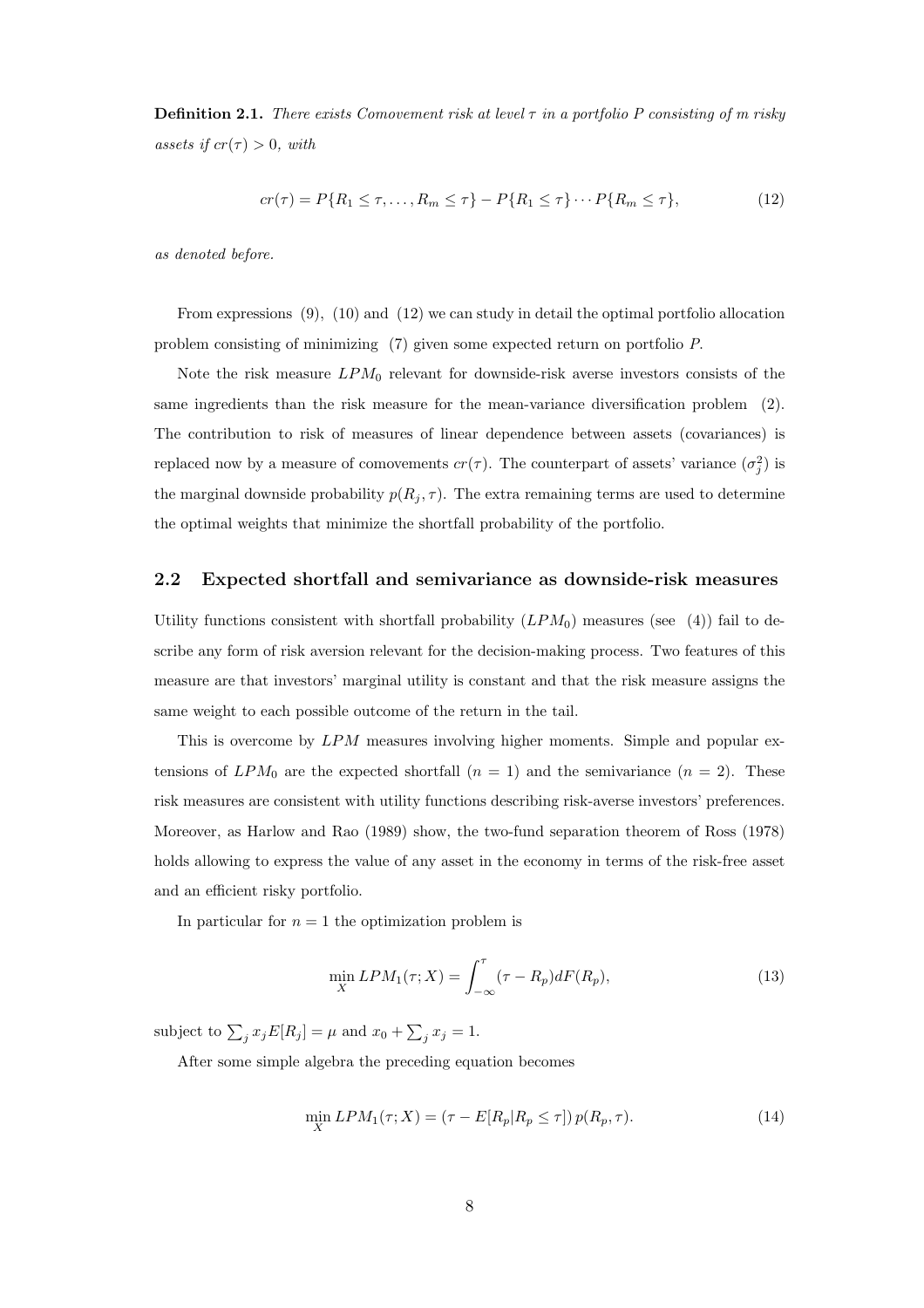These portfolios are held by investors with a higher degree of risk aversion than those simply minimizing shortfall probability or the variance of the portfolio. Negative returns far from the target are more penalized than exceedances near  $\tau$ . The importance of comovements and marginal tail behaviour is stressed in these measures that put an extra weight on large negative returns.

The objective function (14) can be further refined by assuming  $\tau$  is sufficiently large in absolute value to use extreme value theory techniques. Note the concept sufficiently large does not give much guidance about appropriate choices, see Embrechts, Klüppelberg and Mikosch (1997) or more recently Coles (2001) for a detailed review of these techniques. Then, for appropriate values of  $\tau$  the expected value in the tail can be well approximated by the following  $\overline{\phantom{a}}$ 

$$
E[R_p|R_p \le \tau] = \begin{cases} \tau - \frac{\sigma_{\tau,p}}{1 - \xi_p}, & \text{if } \xi_p \neq 0 \\ \tau - \sigma_{\tau,p}, & \text{if } \xi_p = 0, \end{cases}
$$
 (15)

with  $\xi_p$  and  $\sigma_{\tau,p}$  parameters of a Generalized Pareto distribution modelling the conditional distribution of returns below  $\tau$ . The parameter  $\xi_p$  depicts the ratio of decay of the left tail of the distribution of  $R_p$ . The proof of this result is sketched as follows.

The conditional distribution of  $R_p$  for values less than  $\tau$  is the conditional distribution of  $-R_p$  for values greater than  $-\tau$ . Thereby

$$
E[R_p|R_p \le \tau] = -E[-R_p| - R_p > -\tau].
$$

From extreme value theory we know that the conditional distribution of the upper tail converges to a Generalized Pareto distribution ( $GPD$ ) as  $-\tau$  goes to the right end point of the distribution. This result is the Pickands (1975), Balkema-de Haan (1974) theorem. The GPD takes the form  $\overline{a}$  $\overline{a}$ 

$$
GPD_{\xi,\sigma_{-\tau,p}}(y) = \begin{cases} 1 - \left(1 + \xi_p \frac{y}{\sigma_{-\tau,p}}\right)^{-\frac{1}{\xi_p}} & \text{if } \xi_p \neq 0\\ 1 - e^{\frac{-y}{\sigma_{-\tau,p}}} & \text{if } \xi_p = 0. \end{cases}
$$
(16)

We further assume that the choice of  $\tau$  is sufficiently low (high  $-\tau$ ) for the GPD to approximate the conditional distribution of the upper tail. Then it is immediate to derive the conditional expected value of the exceedances of  $-\tau$ . This is

$$
E[-R_p|-R_p>-\tau] = \begin{cases} -\tau + \frac{\sigma_{-\tau,p}}{1-\xi_p}, & \text{if } \xi_p \neq 0 \\ -\tau + \sigma_{-\tau,p}, & \text{if } \xi_p = 0. \end{cases}
$$

Note that  $\sigma_{-\tau,p} = \sigma_{\tau,p}$  by construction.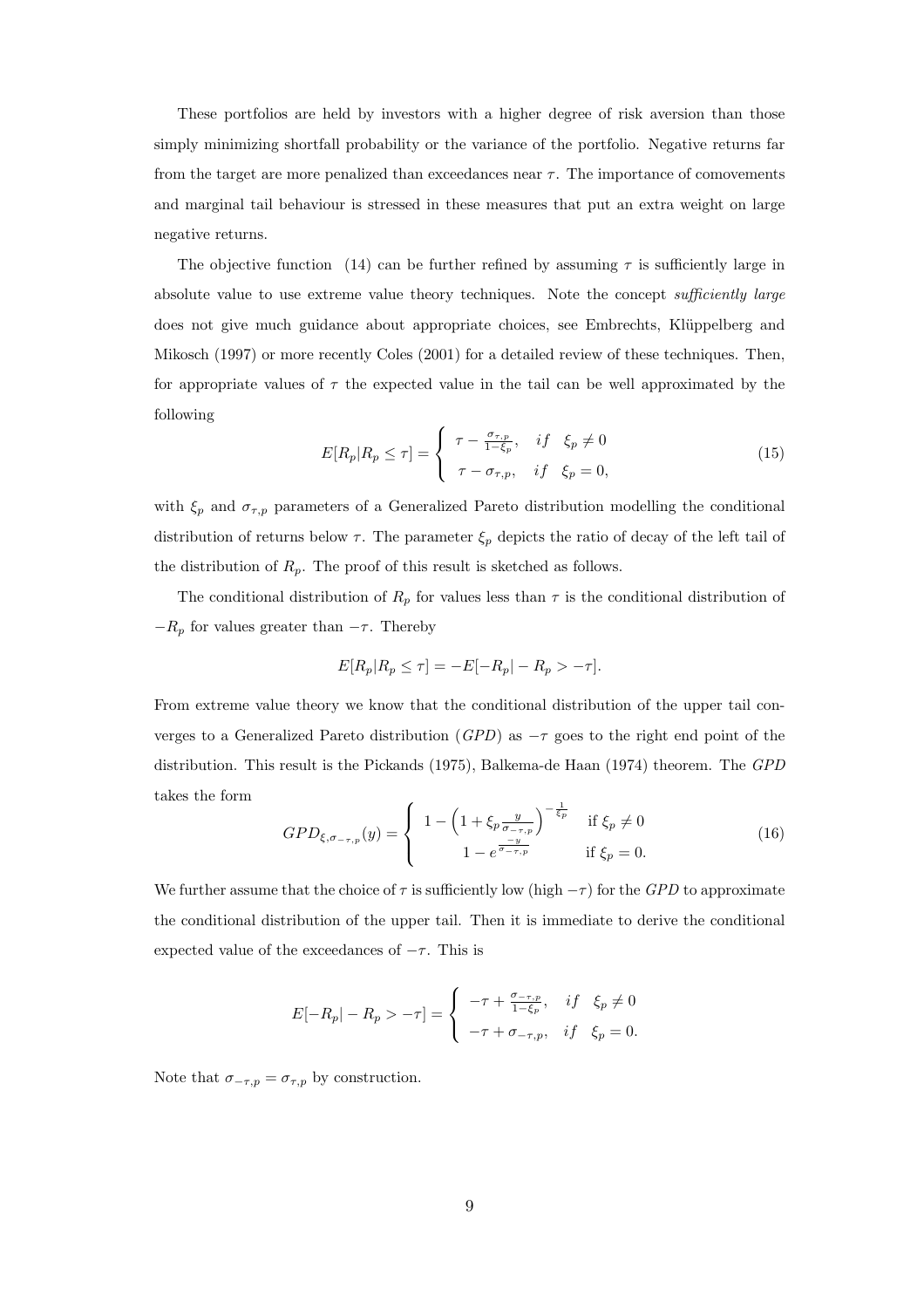It follows then from (14) that the risk measure  $LPM_1$  for  $\tau$  sufficiently low is given by

$$
\min_{X} LPM_1(\tau; X) = \frac{\sigma_{\tau, p}}{1 - \xi_P} p(R_p, \tau)
$$
\n(17)

for portfolios with heavy-tailed distributions, and

$$
\min_{X} LPM_1(\tau; X) = \sigma_{\tau, p} p(R_p, \tau) \tag{18}
$$

for portfolios with distributions exponentially decaying.

Formulas (7), (17) and (18) show that the risk profile of downside-risk averse investors depends on the tail index of portfolio P; on the downside variance of  $R_p$  ( $\sigma_{\tau,p}$ ), and on the shortfall probability of the portfolio. Thereby the presence of comovements and the marginal tail behaviour of each asset have an important role in optimal asset allocation and diversification.

For  $n = 2$  the optimal allocation problem becomes

$$
\min_{X} LPM_2(\tau; X) = \left( V[R_p | R_p \le \tau] + \left( E[R_p | R_p \le \tau] - \tau \right)^2 \right) p(R_p, \tau),\tag{19}
$$

where  $V(\cdot)$  stands for the variance and hence  $LPM_2$  is named a semivariance risk measure. The proof of this result is obtained by adding and substracting  $E[R_p|R_p \leq \tau]$  into the integrand in (5).

It is interesting to observe that minimizing  $LPM_2$  implies minimizing  $LPM_1$ . The same applies to  $LPM_1$  and  $LPM_0$ . For increasing n risk is represented by higher moments of the conditional distribution of returns below the target. Thereby risk measures based on high  $n$ include extra penalization for heavy-tailed distributions. We will not study this risk measure further in the paper and concentrate on  $LPM_0$  and  $LPM_1$  given they can be identified with the most popular risk measures used nowadays in the risk management literature; these are Value at Risk and Expected Shortfall respectively.

## 3 The impact of Heavy Tails and Comovements

In portfolio theory any efficient portfolio has some share of every risky asset in the economy. The composition depends on the level of investor's risk aversion. In practice however, a professional investor, e.g. a fund manager, does not have free access or the possibility to observe the whole universe of assets trading in a financial market. These professionals specialize in a subset of these risky assets and construct diversified portfolios by choosing optimal weights within those assets.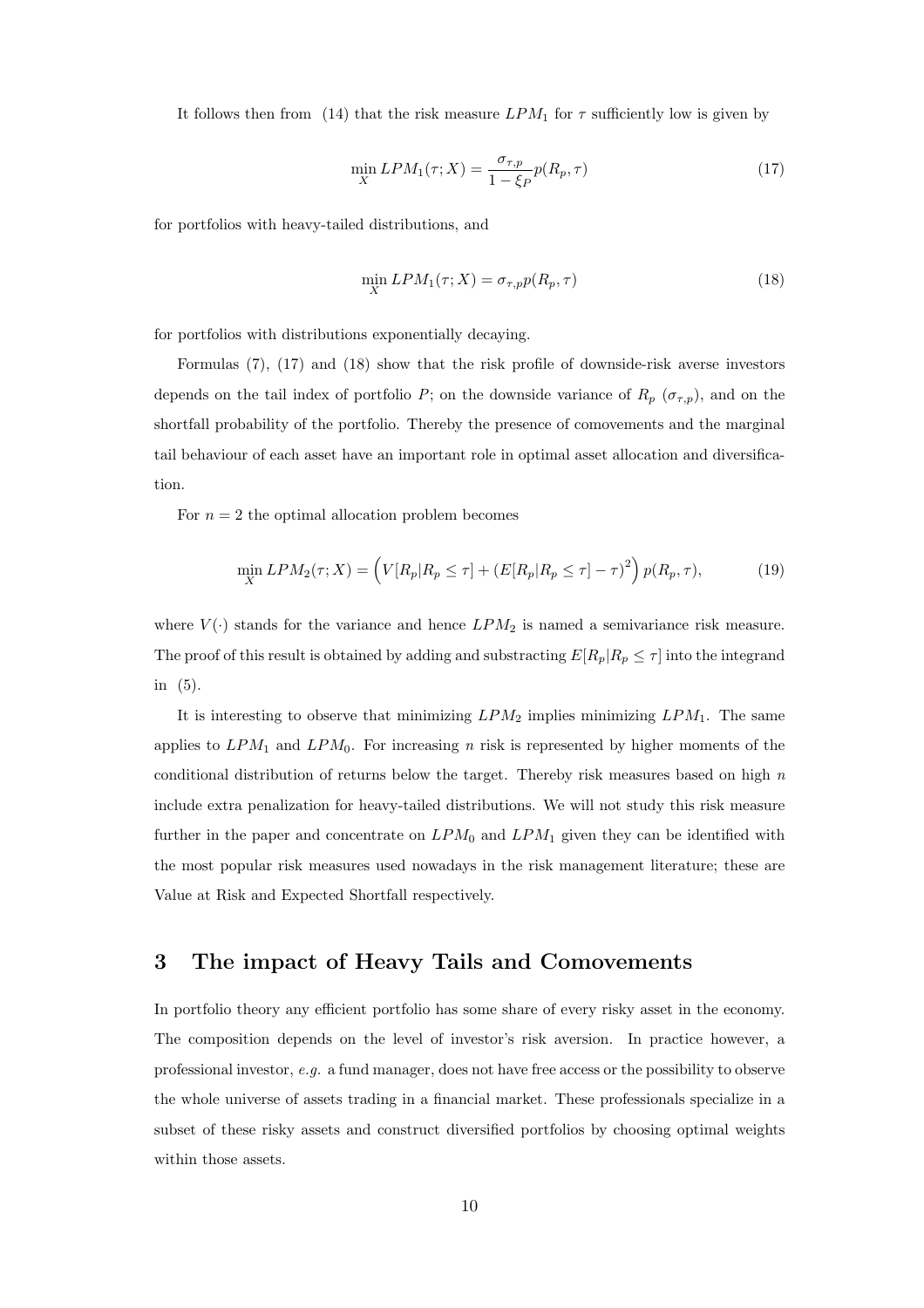Asset allocation and portfolio diversification consists of two different aspects; a choice of optimal assets in the sense of minimizing cross dependencies and a vector  $X$  of optimal proportions invested in each asset. This is not a sequential procedure in the sense the assets are selected first and then the optimal weights, for it can occur that assets exhibiting higher comovements have combinations displaying lower  $LPM_1$ . Therefore in order to construct optimal portfolios investors need on the one hand to compute the shortfall probability and the tail index of the efficient portfolio itself; and on the other hand to find optimal weights that minimize conditional probabilities of the type shown in (7). All these elements depend on the level of tail dependence between assets in the portfolio (comovements) and on marginal tail probabilities (heavy tails).

#### 3.1 Heavy tails

Investors' optimal asset allocation depends on the shape of different distributional tails in two ways: the contribution of each asset to the risk in the portfolio given by marginal shortfall probabilities, and the tail index of the portfolio itself.

It is well known that if the returns on a portfolio are normally distributed and the joint distribution is also multivariate normal the distribution of  $R_p$  is normal and the tail index  $\xi_j$  of every asset and of the portfolio  $(\xi_p)$  is zero. In this case the downside-risk optimization problem boils down to study marginal and overall variances (mean-variance methodology). This result can be extended to portfolios where individual returns have distributions exponentially decaying and satisfy

$$
\frac{1}{m} \sum_{i=1}^{m} \sum_{\substack{j=1 \ i \neq j}}^{m} Cov(R_i, R_j) \to \gamma,
$$
\n(20)

with  $\gamma$  a constant value (see Lehman p.107, 1999). In this case the central limit theorem for dependent variables applies and the preceding nice results on diversification hold.

However, if returns do not exhibit an exponential decay in the tails - as empirical evidence on asset returns is suggesting since Fama (1965) - standard statistical results on diversification do not hold and one has to study the probability in the tails for they provide extra information not contained in the variance-covariance structure. These different tail behaviours determine some important properties for downside-risk averse investors when constructing well diversified portfolios (portfolios consisting of independent assets).

#### Some results.-

• The shortfall probability of returns is smaller for assets with exponentially decreasing distributions in the left tail.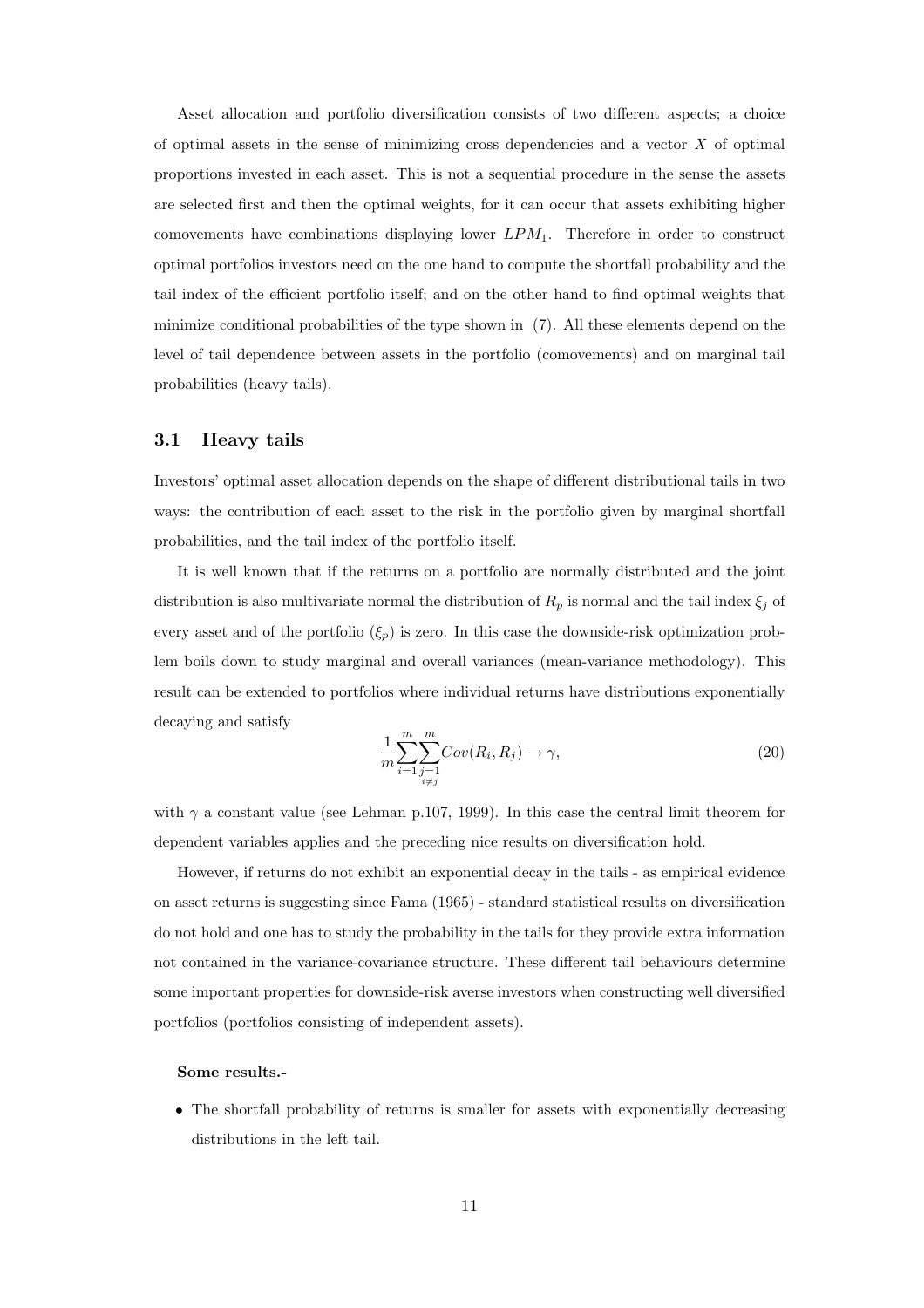- The shortfall probability of two returns with heavy tails is smaller for the asset with smaller tail index.
- The shortfall probability of a portfolio of assets exhibiting the same tail behaviour (same  $\xi$ ) decreases as the number of assets in the portfolio increases. This phenomenon is more pronounced for exponentially decreasing distributions.

Similar findings are given in Danielsson et al. (2006) from the study of downside-risk measures for single assets with heavy-tailed distributions.

The proof of these properties is immediately derived from definitions (9) and (10) and from noting that if the marginal distributions are heavy tailed the tail index characterizing the distribution of the portfolio is also heavy tailed. Moreover, by applying the convolution theorem of Feller (1971, VIII.8), Dacorogna et al. (2001) and Hyung and de Vries (2005) find that the distribution of an equally weighted portfolio consisting of m independent risky assets with distributions regularly varying at infinity all at the same rate  $\frac{1}{\xi}$  is regularly varying at a rate  $\frac{1}{\xi}$ . In particular they find that

$$
P\{\frac{1}{m}\sum_{i=1}^{m}R_i \le -x\} = m^{1-\frac{1}{\xi}}Ax^{-\frac{1}{\xi}}[1+o(1)], \quad as \quad x \to \infty,
$$

with  $\xi$  the common tail index and A a constant. It can be seen that these heavy-tailed portfolios also benefit from a higher number of assets (m larger) and from thinner tails (a lower  $\xi$  towards zero).

Note however that if the assets in the portfolio have different tail behaviour investors do not obtain a real benefit from diversification (in the sense of diminishing risk by aggregating elements to the portfolio). In order to see this we consider a portfolio of independent assets having each a regularly varying distribution with tail index  $\xi_j$  for  $j = 1, ..., m$  where  $\xi_k$  can be different from  $\xi_l$ . It follows directly from the definition of regular varying that the sum of these m independent variables is also regularly varying at infinity with tail index the maximum of the tail indexes of the marginal distributions. This result is formulated as follows

$$
P\{S_m \le -x\} = A_m x^{-\min(\frac{1}{\xi_1}, \dots, \frac{1}{\xi_m})} [1 + o(1)], \quad as \quad x \to \infty,
$$
 (21)

with  $S_m = \sum^m$  $\sum_{i=1} R_i$  and  $A_m$  some constant. The proof of the preceding expression for  $m = 2$  is immediate by observing that

$$
P\{R_1 \le -x\} + P\{R_2 \le -x\} - P\{R_1 \le -x, R_2 \le -x\} \le P\{S_m \le -x\},\
$$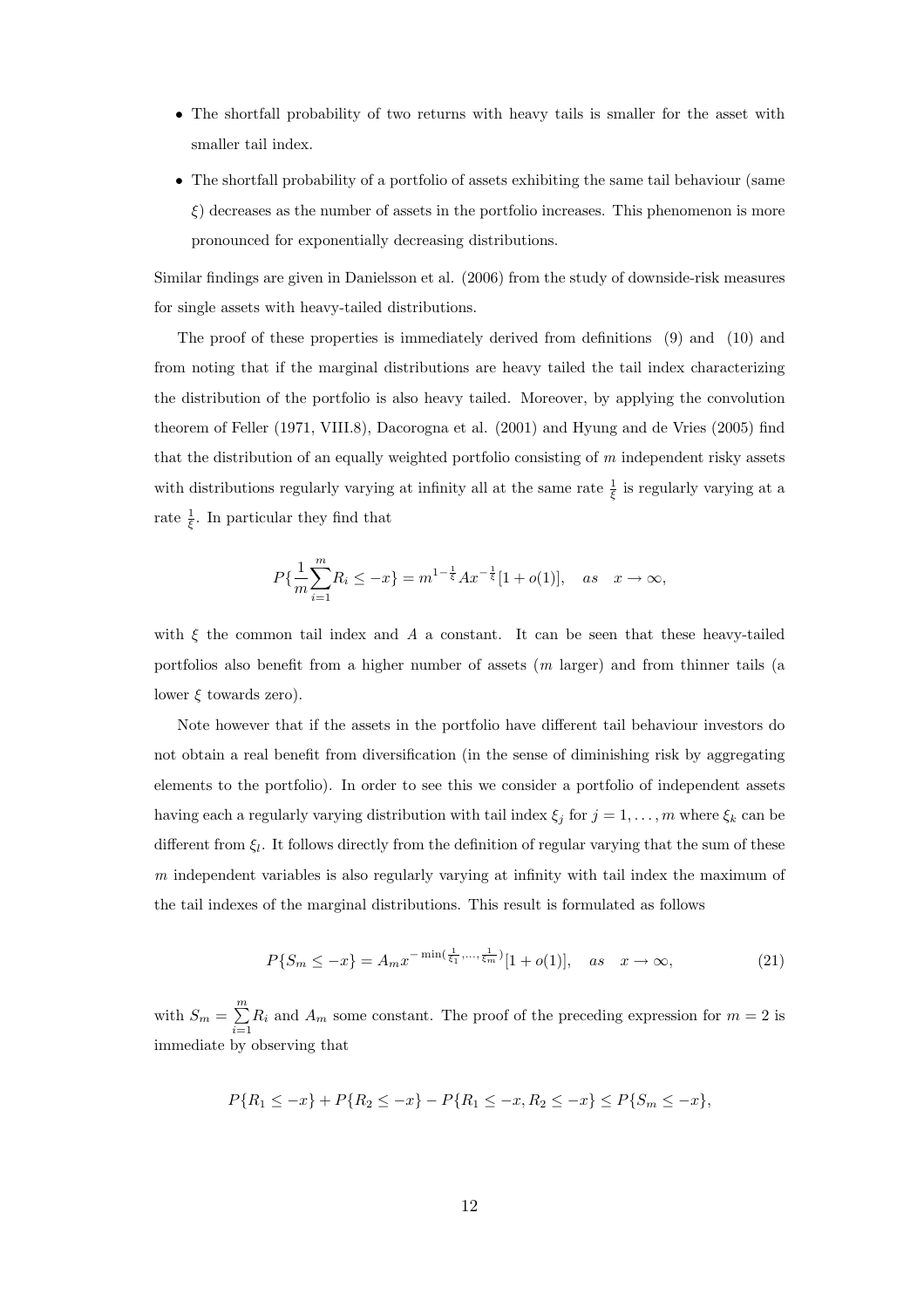and for  $\varepsilon > 0$ .

$$
P\{S_m \le -x\} \le P\{R_1 \le -(1-\varepsilon)x, R_2 > -\varepsilon x\} + P\{R_1 > -\varepsilon x, R_2 \le -(1-\varepsilon)x\} + P\{R_1 \le -\varepsilon x, R_2 \le -\varepsilon x\}.
$$

If  $\xi^*$  denotes the tail index of the variable  $S_m$  and using that  $R_1$  and  $R_2$  are independent we have

$$
\lim_{x \to \infty} \inf \frac{P\{R_1 \le -tx\} + P\{R_2 \le -tx\}}{P\{S_m \le -x\}} \le \lim_{x \to \infty} \frac{P\{S_m \le -tx\}}{P\{S_m \le -x\}},
$$

and

$$
\lim_{x \to \infty} \frac{P\{S_m \le -tx\}}{P\{S_m \le -x\}} \le \lim_{x \to \infty} \frac{P\{R_1 \le -(1-\varepsilon)tx\}}{P\{S_m \le -x\}} + \frac{P\{R_2 \le -(1-\varepsilon)tx\}}{P\{S_m \le -x\}}.
$$

Then, using the concept of regular variation the preceding result reads as

$$
\lim_{x \to \infty} \inf \left( t^{-\frac{1}{\xi_1}} x^{\left(-\frac{1}{\xi_1} + \frac{1}{\xi^*}\right)} + t^{-\frac{1}{\xi_2}} x^{\left(-\frac{1}{\xi_2} + \frac{1}{\xi^*}\right)} \right) \le \lim_{x \to \infty} \frac{P\{S_m \le -tx\}}{P\{S_m \le -x\}},\tag{22}
$$

and

$$
\lim_{x \to \infty} \frac{P\{S_m \le -tx\}}{P\{S_m \le -x\}} \le \lim_{x \to \infty} \sup \left( \left[ (1-\varepsilon)t \right]^{-\frac{1}{\xi_1}} x^{\left(-\frac{1}{\xi_1} + \frac{1}{\xi^*}\right)} + \left[ (1-\varepsilon)t \right]^{-\frac{1}{\xi_2}} x^{\left(-\frac{1}{\xi_2} + \frac{1}{\xi^*}\right)} \right). \tag{23}
$$

Letting  $\varepsilon \to 0$  and  $t > 0$  fixed we observe that the ratio of probabilities converges for  $\xi^* =$  $\max(\xi_1, \xi_2)$ , and (21) holds. For  $m > 2$  the proof holds by induction. In this case  $\xi^* =$  $\max(\xi_1,\ldots,\xi_m). \ \Box$ 

On the other hand in terms of downside-risk a well diversified portfolio P should at least satisfy that

$$
P\{R_p \le -x\} \le P\{R_j \le -x\} \quad as \quad x \to \infty. \tag{24}
$$

For the case of multivariate gaussianity of returns these probabilities satisfy

$$
\frac{P\{R_p \le -x\}}{P\{R_j \le -x\}} = \frac{1}{\sqrt{m}} \exp^{-\frac{1}{2}(m-1)x^2} [1 + o(1)] \quad as \quad x \to \infty.
$$

However for the heavy-tailed portfolio studied here the preceding expression satisfies that

$$
\frac{P\{R_p \le -x\}}{P\{R_j \le -x\}} = m^{-\frac{1}{\xi_j}} [1 + o(1)] \quad as \quad x \to \infty,
$$
\n(25)

with  $\xi_j$  the higher tail index in the portfolio. This result is immediate by noting that  $P{S_m \le -mx} = P{R_p \le -x}$  and  $S_m$  is regularly varying as shown in (21).

The tail of portfolio  $P$  is determined by the tail of the asset with heavier tail. The diversification effects of this portfolio are limited. It simply attenuates the downside-risk of the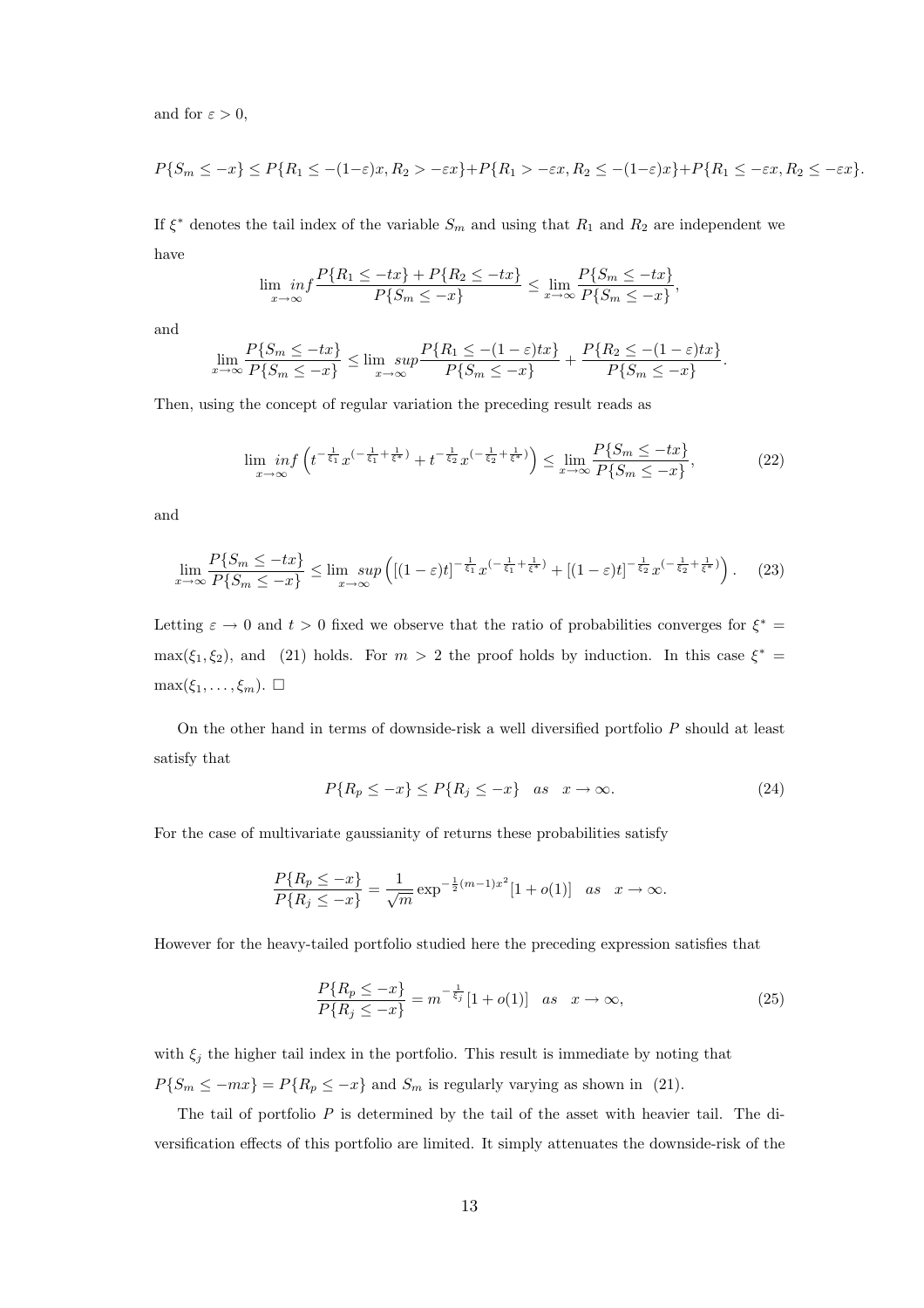riskier asset by adding independent elements to the portfolio.

If the tail of the riskier return is very heavy tailed (slowly varying distribution:  $\xi_j \to \infty$ ) it satisfies that

$$
\frac{P\{R_j \le -tx\}}{P\{R_j \le -x\}} = 1 + o(1) \quad \text{for} \quad t > 0 \quad \text{as} \quad x \to \infty. \tag{26}
$$

Thus, with similar arguments to those followed for regularly varying distributions we find that

$$
\frac{P\{S_m \le -tx\}}{P\{S_m \le -x\}} = 1 + o(1) \quad \text{for} \quad t > 0 \quad \text{as} \quad x \to \infty,\tag{27}
$$

and

$$
\frac{P\{R_p \le -x\}}{P\{R_j \le -x\}} = 1 + o(1) \quad \text{as} \quad x \to \infty,
$$
\n(28)

with  $t = m$ . Portfolios comprising assets with very heavy tailed distributions do not diversify risk by adding independent elements because their shortfall probability is driven by the shortfall probability of the asset with heavier tail.

#### 3.2 Comovement risk

The assumption of multivariate gaussianity implicit in the mean-variance theory has an interesting implication in portfolio theory. The presence of tail dependence diminishes with  $\tau$ for  $\tau \to -\infty$ , to the point that is asymptotically zero (see Embrechts, McNeil and Straumman, 1999) and there is no comovement risk. If the multivariate distribution of returns is elliptical but not gaussian there can be tail dependence between returns that does not vanish as  $\tau \to -\infty$ . Nevertheless the first two moments are sufficient to describe completely the structure of dependence between the variables.

If the assets in the portfolio exhibit comovements and the multivariate distribution is not elliptical investors require further information about the structure of joint dependence. This is particularly challenging in the tails due to the absence of information that hinders nonparametric as well as parametric techniques for modelling joint dependence. By the conditional probability theorem the multivariate distribution function of the vector of returns reads as

$$
P\{R_1 \le \tau, \dots, R_m \le \tau\} = P\{R_1 \le \tau, \dots, R_m \le \tau | R_1 \le \tau_o, \dots, R_m \le \tau_o\} P\{R_1 \le \tau_o, \dots, R_m \le \tau_o\}
$$
\n(29)

with  $(\tau_0, \ldots, \tau_o)$  defining a wider tail region than that determined by the vector of  $\tau$ 's. The joint distribution determined by the vector of  $\tau_o$ 's is well estimated by empirical likelihood methods. Now using Sklar's theorem (1959) the conditional probability can be written in terms of a copula function gauging the dependence structure with margins the conditional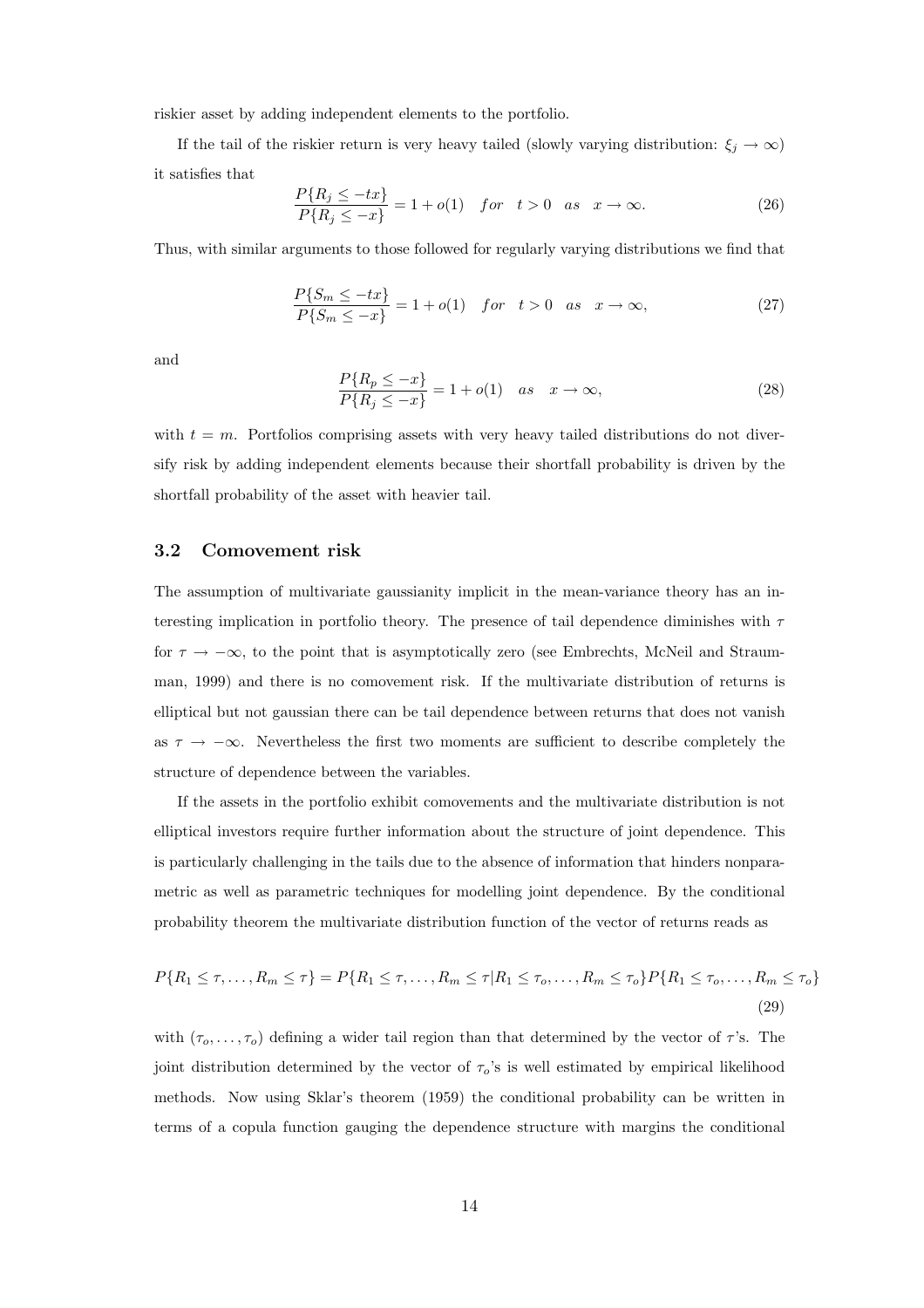probabilities  $t_i = P\{R_i \leq \tau | R_1 \leq \tau_o, \ldots, R_m \leq \tau_o\}$  for  $i = 1, \ldots, m$ . Then

$$
P\{R_1 \le \tau, \dots, R_m \le \tau | R_1 \le \tau_o, \dots, R_m \le \tau_o\} = C(t_1, \dots, t_m). \tag{30}
$$

The distribution function C denotes a copula describing the structure of dependence in a  $[0, 1]^m$ -cube. For a review on copula theory see Joe (1997), Nelsen (1998) or for applications in finance see Cherubini, Luciano and Vechiato (2004).

The use of copulas is criticized by the absence of theory to support ad-hoc choices of copulas often implemented by researchers and by the lack of appropriate goodness of fit tests to validate these choices, see Mikosch (2005) for the former and Chen, Fan and Patton (2004) for the latter.

We instead propose to model tail dependence and comovement risk by using the decomposition  $(30)$  and a result from Juri and Wülthrich  $(2002)$ . These authors find that if returns are polynomially decaying (heavy-tailed) the copula function for the conditional lower tail is approximately described by the Clayton copula  $(Cl_{\alpha})$  as t goes to zero. More formally, for  $t_i = A_i(-\tau)^{-\frac{1}{\xi_i}}$  with  $A_i$  some constant and  $\tau < 0$ ,

$$
\lim_{t_1, ..., t_m \to 0} \quad C(t_1, ..., t_m) = Cl_{\alpha}(t_1, ..., t_m)
$$
\n(31)

with  $Cl_{\alpha}$  defined by

$$
Cl_{\alpha}(t_1, ..., t_m) = (t_1^{-\alpha} + ... + t_m^{-\alpha})^{-1/\alpha}.
$$
 (32)

The case  $\alpha \to \infty$  describes perfect dependence or comonotonicity. The amount of extreme tail dependence between variables decreases with  $\alpha$ . Thus for  $\alpha \to 0$ , the Clayton copula converges to  $Cl_0(t_1,\ldots,t_m) = t_1 \cdots t_m$  that describes asymptotic tail independence. It is easy to see then that comovement risk converges to zero for  $\tau \to -\infty$   $(t_i \to 0, \forall i)$ .

### 4 Simulations of portfolios: The Student's-t family

The aim of this simulation experiment is to observe the effect of heavy tails and comovements in an environment where mean-variance agents are correct and see how their decisions worsen as the distribution of the portfolio starts to move away from ideal assumptions given by elliptically distributed returns. In order to do this we simulate four different portfolios consisting of three assets with n=1000 observations each. The multivariate distribution of these portfolios belongs to the Student's-t family. In particular we consider  $\nu = 30$ ,  $\nu = 10$ ,  $\nu = 5$  and  $\nu = 3$  degrees of freedom, a vector of means [2 3 5] and the same following variance-covariance dependence structure for each distribution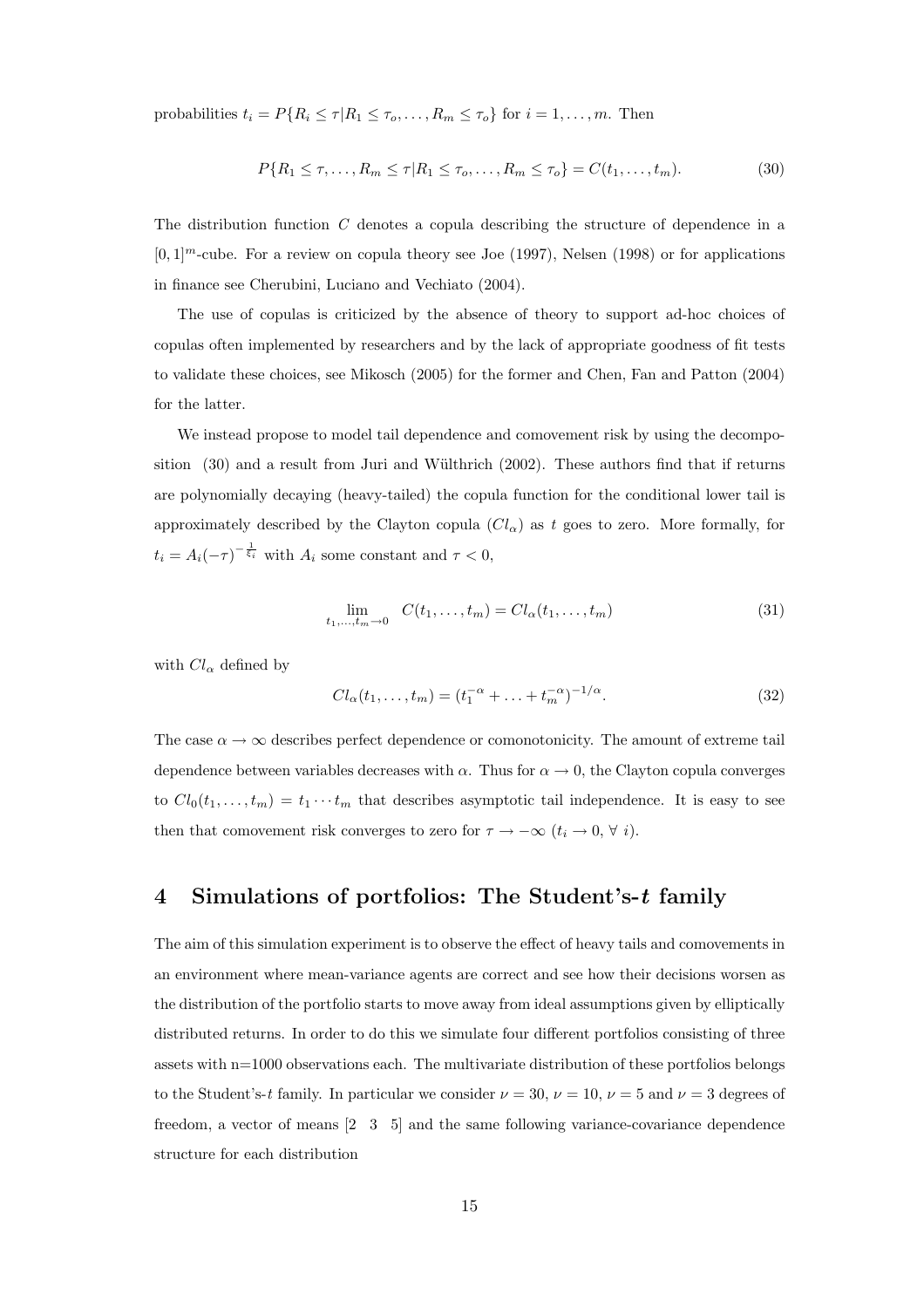$$
\left(\begin{array}{rrr} 1 & 0.5 & -0.5 \\ 0.5 & 2 & 1 \\ -0.5 & 1 & 3 \end{array}\right).
$$

It is well known this distribution is elliptical (Patton (2001) or Malevergne et Sornette (2006)). This as described in Embrechts, McNeil and Straumman (1999) implies that meanvariance averse investors will take optimal investment decisions. Nevertheless in contrast to multivariate gaussian distributions the multivariate Student's- $t$  has marginal heavy-tailed distributions and exhibits positive tail dependence that increases as the number of degrees of freedom decreases. This can be observed in figure 4.1.

The tail index of each marginal distribution is well approximated by the inverse of  $\nu$  (see chapter III in Embrechts, Klüppelberg and Mikosch (1997)). Note then that  $\nu = 2$  corresponds to a process with infinite variance. This choice of degrees of freedom implies that  $a$ ) the smaller  $\nu$  the heavier the marginal tails, and b) the tail index of each portfolio is given by the inverse of the common  $\nu$  describing the tail behaviour of every asset in each portfolio (see Subsection 3.1.)



Figure 4.1. Scatter plot for  $n=1000$  observations of different Student's t distributions. Upperleft panel plots  $t_{30}$ ; Upper-right  $t_{10}$ ; Lower-left  $t_5$  and Lower-right  $t_3$ .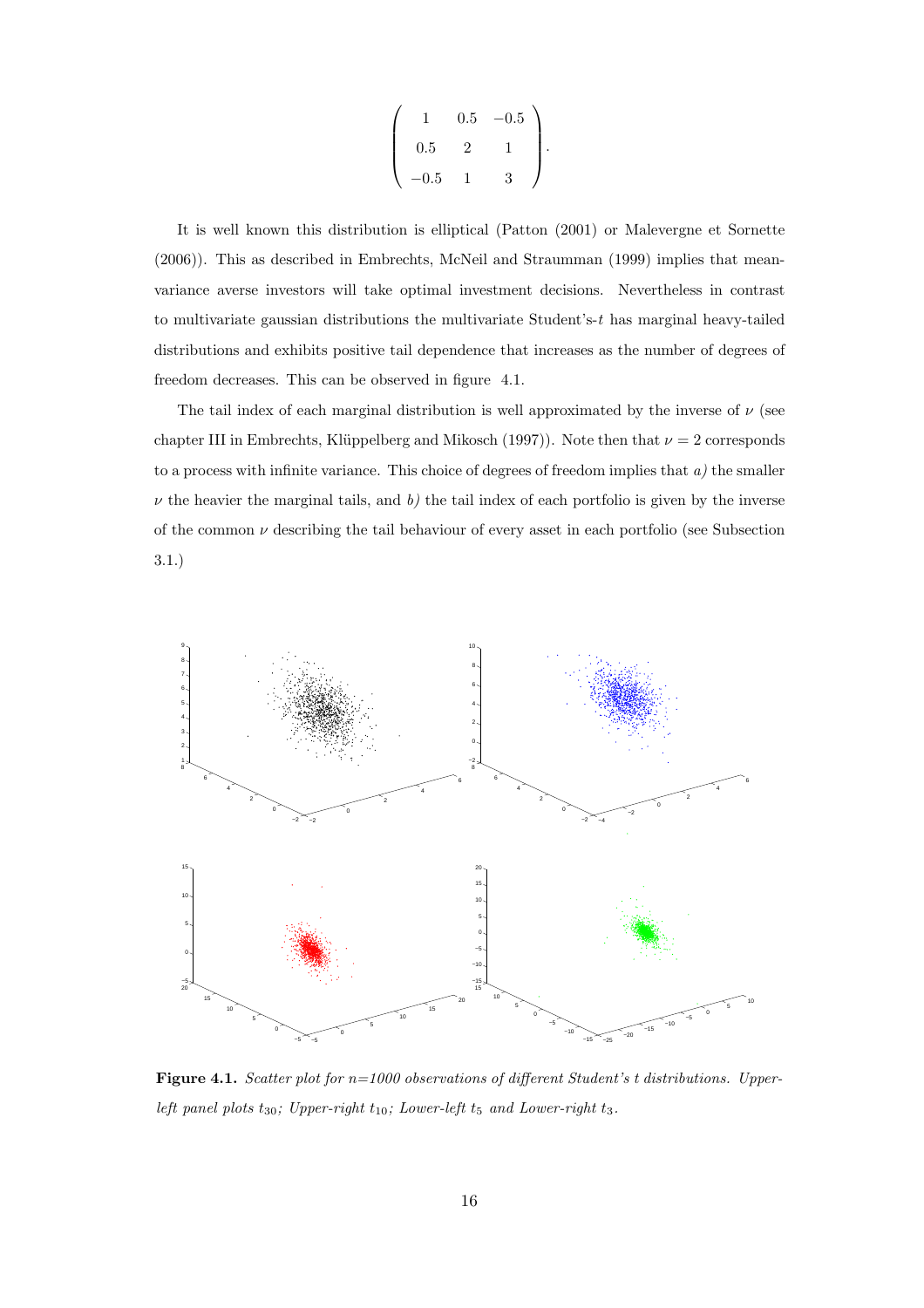The efficient portfolio frontier is consistent across risk measures (see figure 4.2). The most efficient portfolio is  $\nu = 30$  for it exhibits the thinner tail and no comovements (it is roughly a multivariate normal distribution). Then  $t_{10}$ ,  $t_5$  and finally  $t_3$ . Mean-variance and downside-risk averse investors agree on their portfolios. It is interesting however that while mean-variance averse investors do not have strong reasons to discard  $t_3$  on the grounds of the variance-covariance structure downside-risk measures are capable of clearly discriminating  $t_3$ from the rest of optimal portfolios.



Figure 4.2. Mean-variance efficient portfolio frontier in the left panel. Shortfall probability efficient portfolio frontier in the right panel. (+) in black color describes the curve for  $t_{30}$ ; ( $\cdot$ ) in blue is used for  $t_{10}$ ,  $(--)$  and red color for  $t_5$  and  $(-)$  and green for  $t_3$ .

The efficient portfolio frontiers for  $LPM_1$  (see figure 4.3) support these findings. It is expected that as the returns on the portfolio depart more from the elliptical world downside-risk averse investors take more informed decisions in contrast to mean-variance averse investors. Furthermore, individuals with a higher level of risk aversion as measured by  $LPM_1$  rather than  $LPM_0$  will better discriminate between these portfolios. With this measure we also disregard  $t_5$  in addition to  $t_3$  in the analysis of efficient portfolios. Portfolios  $t_{30}$  and  $t_{10}$  are still very similar however in terms of downside-risk as it can be seen from figure 4.3.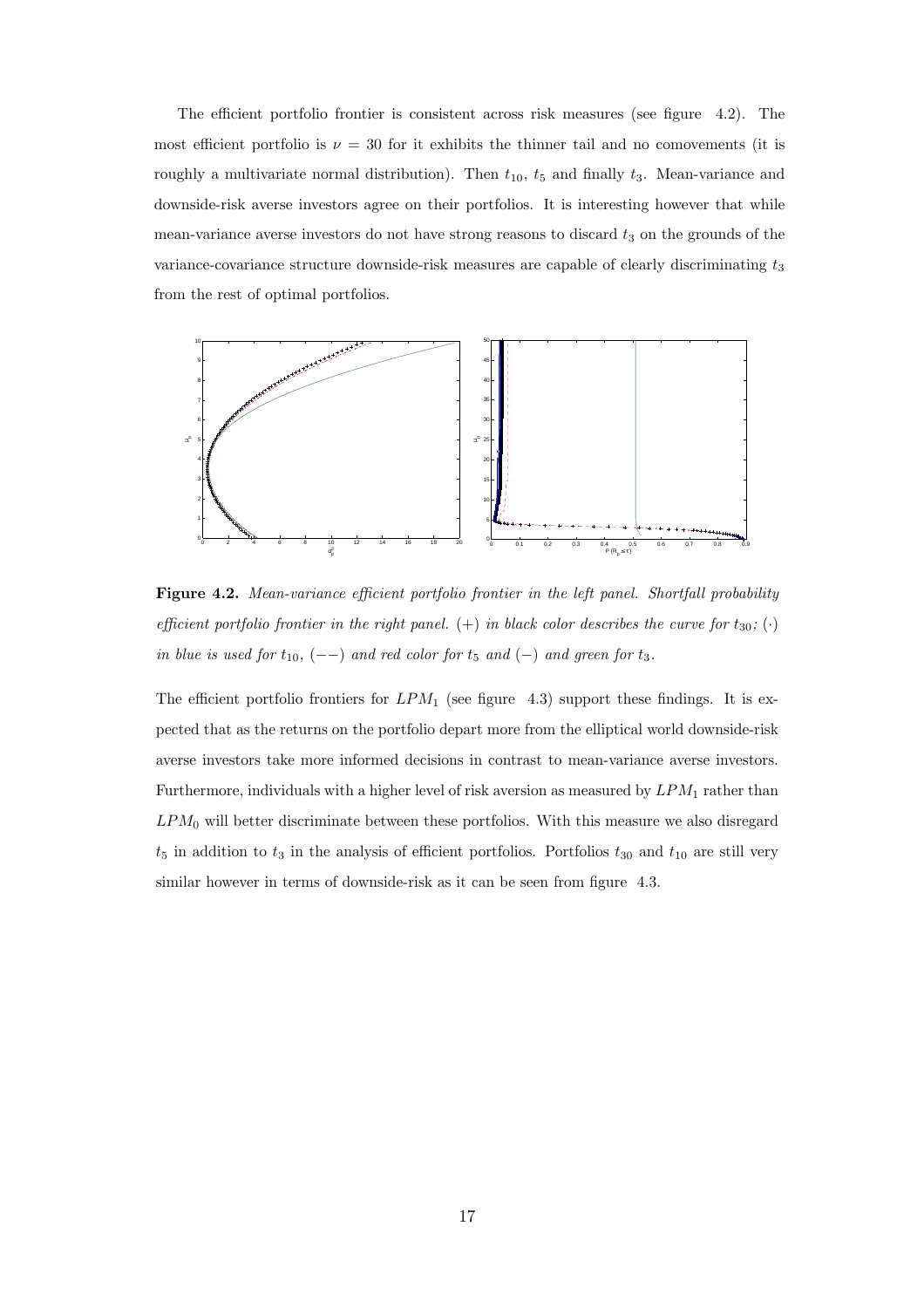

Figure 4.3. Expected shortfall efficient portfolio frontier for  $t_{30}$ ,  $t_{10}$ , and  $t_5$  in the left panel. Expected shortfall efficient portfolio frontier for  $t_3$  in the right panel. (+) in black color describes the curve for  $t_{30}$ ; (·) in blue is used for  $t_{10}$ , (--) and red color for  $t_5$  and (-) and  $green for t_3.$ 

The results of this section are carried out for  $\tau = 3$  (roughly the sample mean of an equallyweighted portfolio) but are consistent across targets. Results for other thresholds are available upon request as well as for other non-elliptical distributions (in particular generalized hyperbolic distributions as studied in Mencía and Sentana  $(2005)$ ) where results are more discordant between mean-variance and downside-risk averse investors due to the impact of heavy tails and comovement risk.

### 5 A real example of diversification

The aim of this application is to study the impact of heavy tails and comovements, between portfolios of important financial indexes, on constructing well diversified portfolios for meanvariance as well as for downside-risk averse investors. As in Harlow (1991), we work with financial equity and bond indexes. In particular we use data from  $US$  and  $UK:$  Dow-Jones Corporate bonds with 2-years maturity Index  $(d\dot{p}c)$  describing US debt market; Dow-Jones Stock Index (*djsi*) for US equity market, and Ftse100 Index (*ftse*) for UK equity market. The data spans the period  $22/1/2001 - 24/09/2004$  and are obtained from Freelunch.com website. There are three possible combinations by pairs with these assets:  $A = [djbc, djsi]$ ,  $B = [djbc, f tse],$  and  $C = [djsi, f tse].$  The scatterplots of log-returns forming these portfolios are in figure 5.1.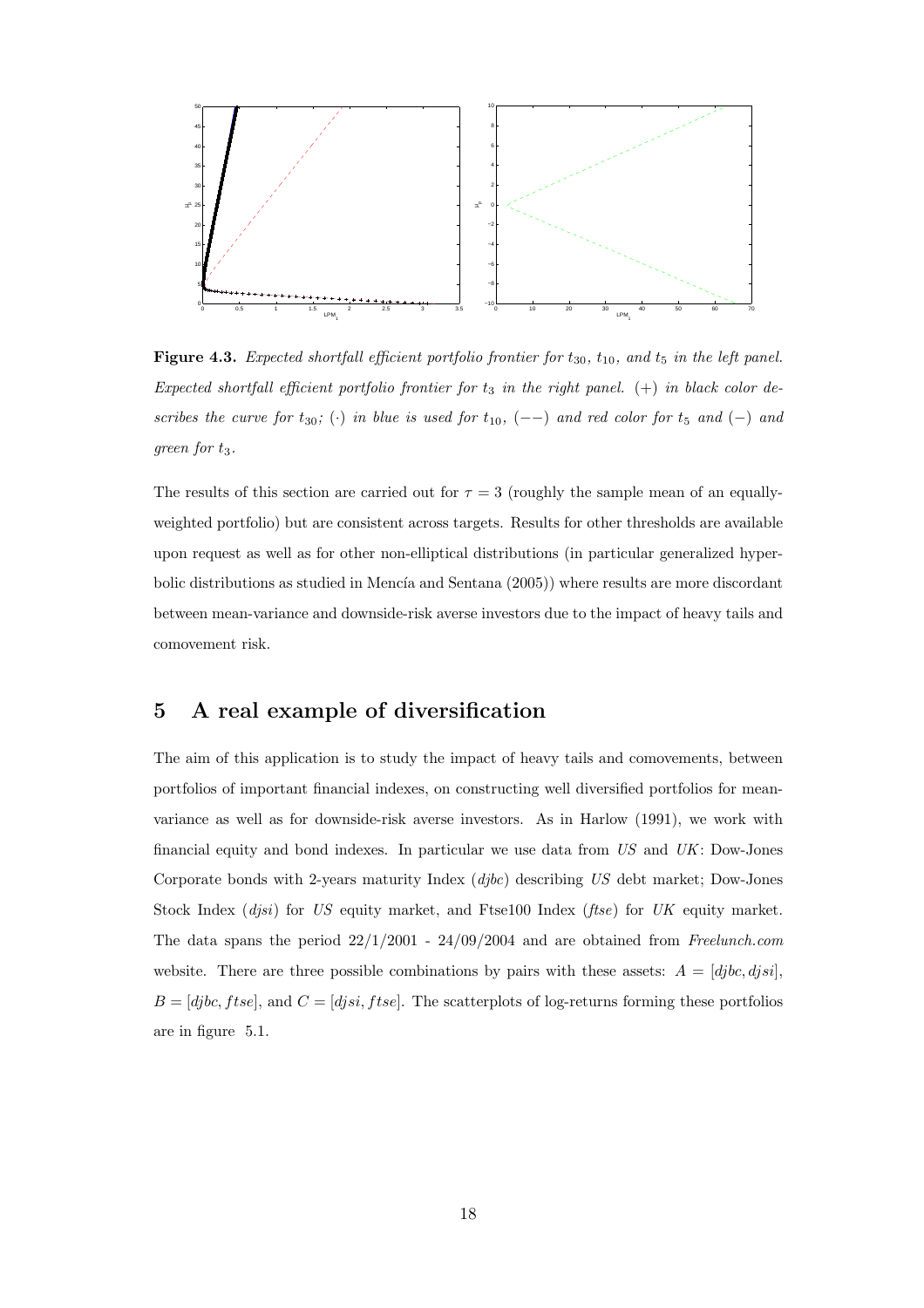

Figure 5.1. Left panel plots Portfolio A; middle panel Portfolio B; and right panel Portfolio C.

In contrast to the previous section the variance-covariance matrix is not identical across portfolios. The relevant second order moments are  $V(djbc) = 0.0337, V(djsi) = 1.579,$  $V(f tse) = 1.806, Cov(djbc, djsi) = -0.019, Cov(djbc, f tse) = -0.046$  and  $Cov(djsi, f tse) =$ 0.3128. From these values and the plots in figure  $5.1$  it seems portfolio  $A$  has uncorrelated components and exhibits the lower level of tail dependence. Portfolio C on the other hand reports strong positive comovements. The study of the tails reveals that the three assets are heavy-tailed. The tail index takes a value close to 0.3 indicating a significant degree of heaviness. These estimates are obtained by using Hill's estimator (Hill, 1975),

$$
\hat{\xi}_n(k) = \frac{1}{k} \sum_{i=1}^k \ln r_{(i)} - \ln r_{(k+1)},
$$

where  $r_{(1)} < r_{(2)} < \ldots < r_{(n)}$  denote order statistics corresponding to portfolio returns.<sup>2</sup> Figure 5.2 shows that the estimates of  $\xi$  stabilize after inaccurate initial estimates defined by the first order statistics and indexed by k. These results indicate that diversification in this example makes sense and is not driven by the asset with heavier tail.

<sup>&</sup>lt;sup>2</sup>Note that returns on financial assets are characterized by exhibiting serial dependence on the conditional variance. It is well known that in this framework estimates of  $\xi$  are still consistent but no longer efficient unless we filter the dependence in volatility. This is further the intention of our application where we assume returns are serially independent as in the literature in portfolio diversification.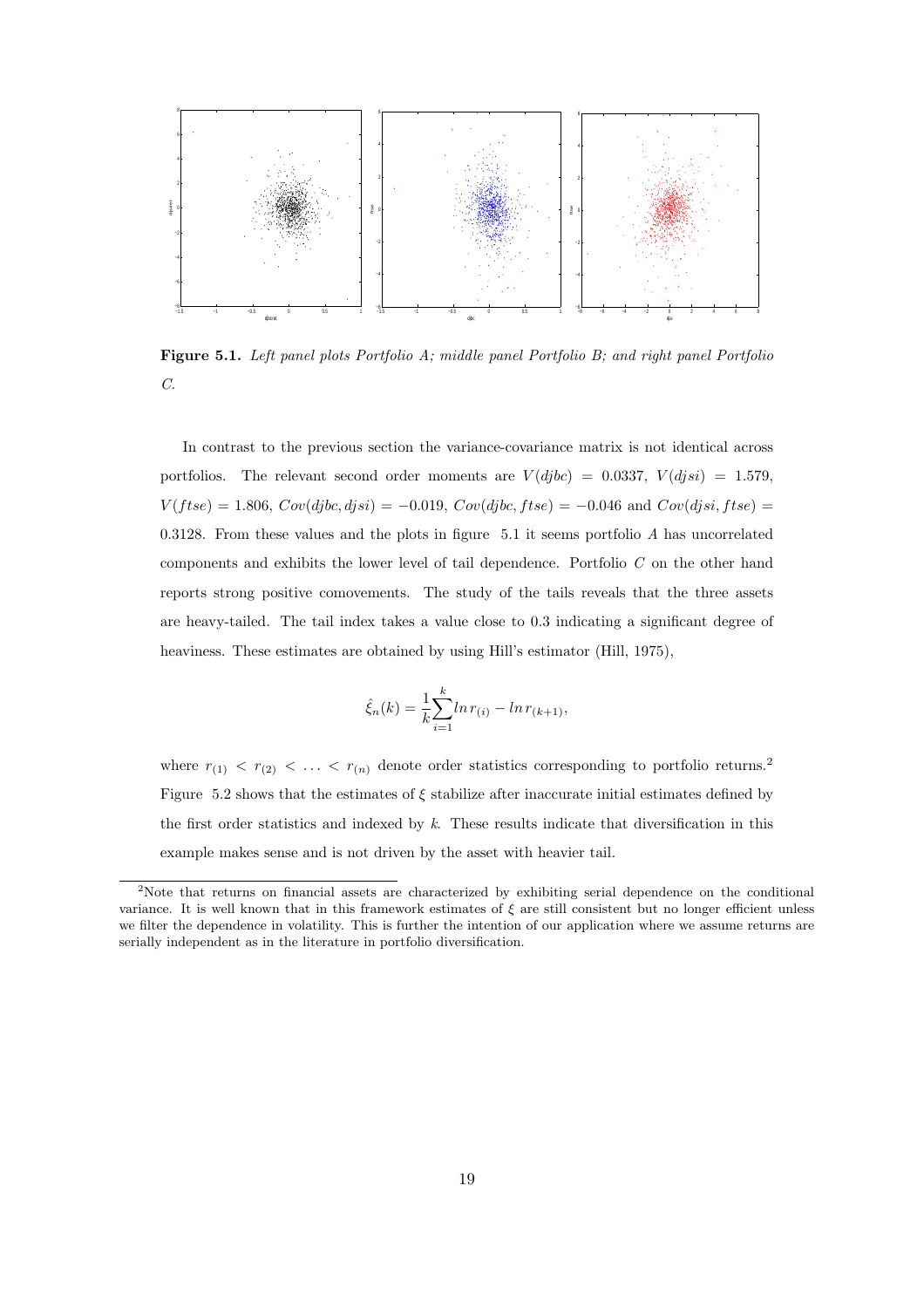

Figure 5.2. Hill's plot. (-) depicts the path of tail index estimates of DJBC Index,  $(-)$  of DJSI Index and  $(+-)$  of Ftse100.

Figure 5.3 presents the efficient portfolio frontier corresponding to each risk measure for a threshold  $\tau = 0$ .



Figure 5.3. Left panel plots mean-variance efficient portfolio frontier; middle panel mean- $\emph{LPM}_0 \emph{efficient curve and right panel mean-LPM}_1 \emph{ both for $\tau=0$}. \eqno{(-) in black color describes}$ Portfolio A;  $(--)$  in blue depicts Portfolio B, and  $(+-)$  in red is for Portfolio C.

In the case of the  $LPM_1$  risk measure the scale of the plot is driven by portfolio C. For this reason, in order to observe properly the distance between the efficient sets for  $A$  and  $B$ we present figure 5.4.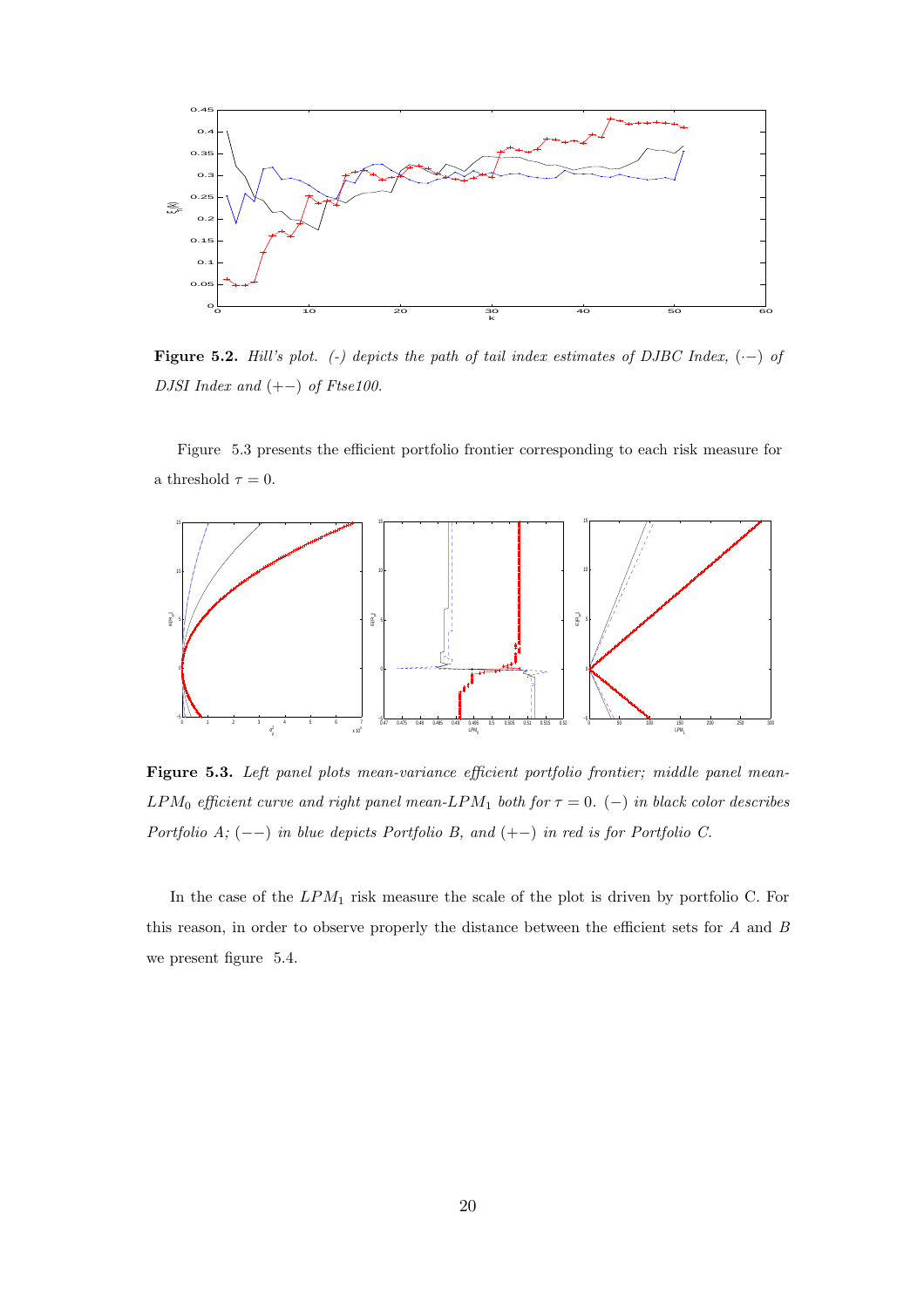

**Figure 5.4.** Mean-LPM<sub>1</sub> portfolio frontier for  $\tau = 0$ . (-) in black color describes Portfolio A and  $(--)$  in blue Portfolio B.

Three conclusions can be obtained from the efficient portfolio frontier. First, it is clear that Portfolio C is ruled out by both mean-variance and downside-risk averse investors. This portfolio has higher positive comovements and higher variance, and the analysis of the efficient portfolio frontier reveals that shorting one of the assets and thereby benefiting from the existence of positive comovements does not lead to portfolios outperforming A and B. This result is in accordance with existing literature in portfolio diversification and flight to quality, where it is commonly agreed that investors prefer to invest in bonds and stocks than solely in stocks in different marketplaces. Second, the ranking of mean-variance averse investors differs from that of those downside-risk averse investors penalizing negative returns on the portfolio. The choice of a threshold  $\tau = 0$  is motivated by our willing of studying individuals with high risk aversion profile. These investors are concerned about the occurrence of losses in the portfolio and not just about large negative returns. From the efficient curves in the middle and right panel of figure 5.3 it seems that they prefer portfolio  $A$  to  $B$ . This outcome is not surprising since this high level of risk aversion and the choice of  $A$  over  $B$  can be due to country risk, that is, investors overvaluing domestic assets over foreign investments. On the other hand mean-variance averse investors prefer cross-borders diversification. The flight to quality in this case includes fleeing to other international markets. The rationale for this diversification seems to be different from the rationale of downside-risk averse investors. The latter type minimizes losses by exploiting complementarity of domestic financial markets, while the former type smooth investment returns by investing in diverse assets a priori more independent. And third, different downside-risk measures provide the same ranking of portfolios as observed in Danielsson et al. (2006). Note that the efficient sets derived from  $LPM_0$  are not convex. This is, as commented in Section 2.2, because this measure assigns the same weight to each possible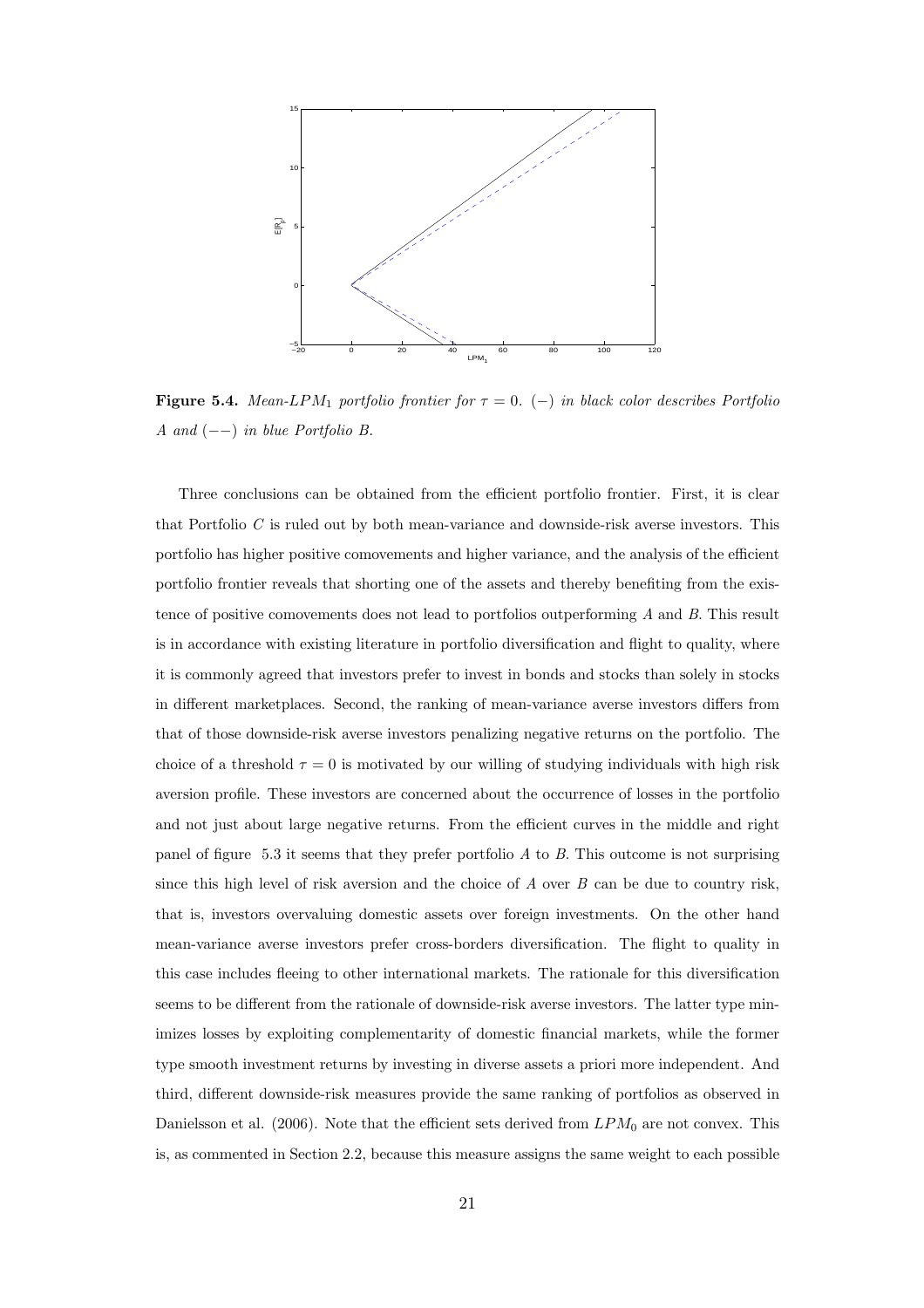negative return below the threshold failing to describe any form of risk aversion.

#### 6 Conclusions

If returns on a portfolio follow an elliptical distribution, mean-variance minimizing agents construct efficient and well diversified portfolios. The empirical evidence however consistently rejects this pointing towards more convoluted multivariate distributions. This phenomenon challenges investors' optimal asset allocation in different ways. Rational investors should not be mean-variance averse but mean-downside-risk averse. The latter type of investors are concerned about lower partial moments of the distribution of returns. These moments depend on the presence of comovements between assets, on the marginal tail behavior of each asset, on an optimal choice of the share invested in each asset, and finally on the tail behaviour and downside variance of the distribution of the optimal portfolio. By uncovering these factors we find that investors only allowed to have long positions construct well diversified portfolios by using asymptotically tail independent assets with tails exponentially decreasing. If they are allowed to hold short positions investment strategies are more involved and could benefit from comovements between assets and from heavy tails.

The case of portfolios with assets exhibiting different tail behaviour is also important. In particular portfolios of assets with very heavy tailed distributions do not diversify risk at all in case of financial distress because the asset with heavier tail drives the return on the overall portfolio down. Adding assets to this portfolio will not diminish risk but add complexity to its management.

Finally from the application to data of UK and US financial markets we conclude that those portfolios consisting of bonds and stocks achieve higher levels of diversification. This agrees with existing literature on the topic. More importantly, we find that mean-variance and downside-risk averse investors construct different efficient portfolios. Thus, according to downside-risk measures there is also evidence of misleading mean-variance diversification between domestic (US) bonds and UK stocks given the comovement risk found between US and UK equity markets.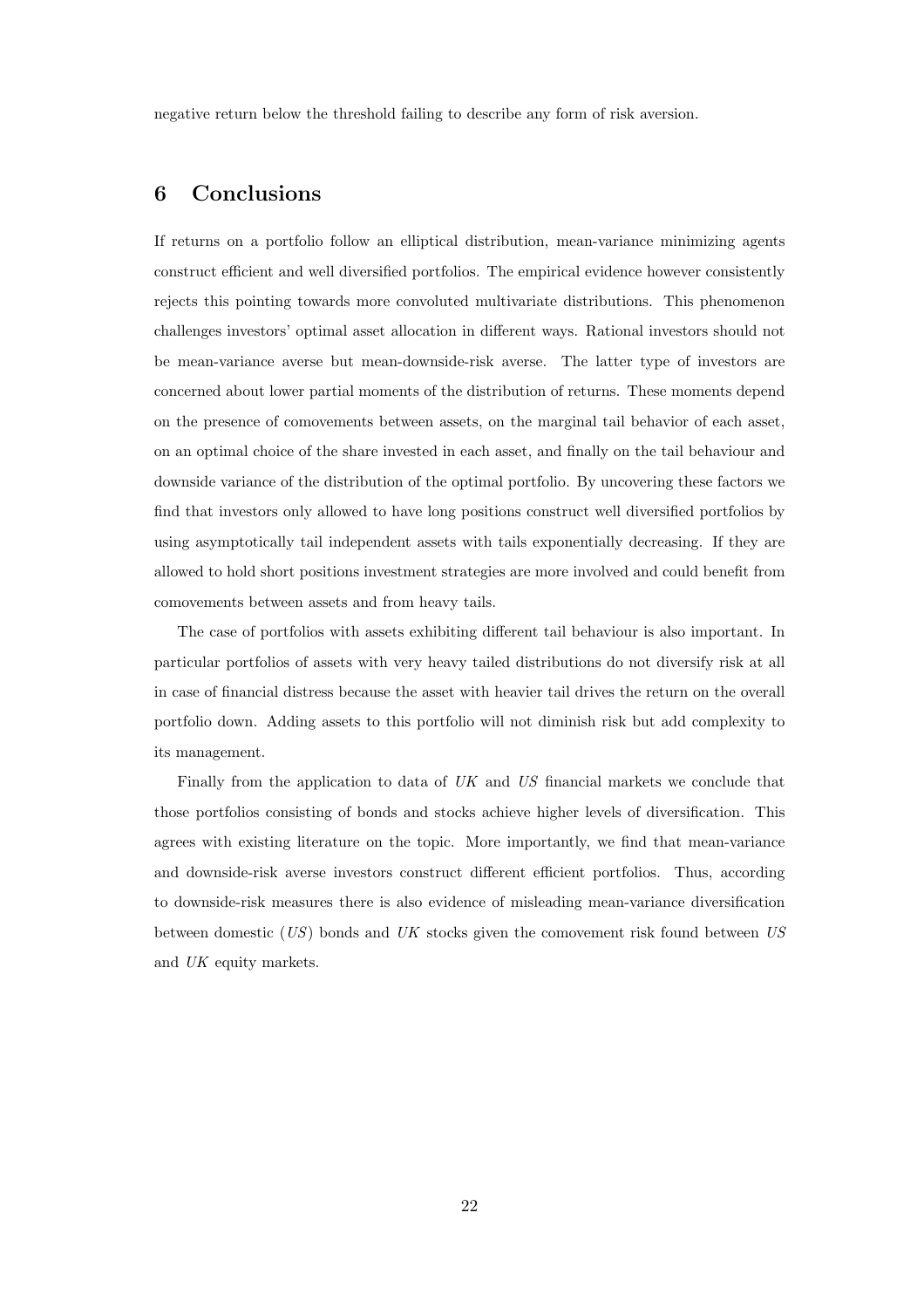## References

- [1] Ang, A., J.S. Chen, and Y. Xing (2006). "Downside Risk." Review of Financial Studies 19, 4, 1191-1239.
- [2] Arzac, E., and V. Bawa (1977). "Portfolio choice and equilibrium in capital markets with safety first investors." Journal of Financial Economics 4, 277-288.
- [3] Balkema, A., and L.de Haan (1974). "Residual lifetime at great age." Annals of Probability 2, 792-804.
- [4] Bawa, V.S. (1975). "Optimal rules for ordering uncertain prospects." Journal of Financial Economics 2, 95-121.
- [5] Bawa, V.S. (1976). "Admissible portfolios for all individuals." Journal of Finance 23, 1169-1183.
- [6] Bawa, V.S. (1978). "Safety first, stochastic dominance, and optimal portfolio cChoice." Journal of Financial and Quantitative Analysis 13, 255-271.
- [7] Bawa, V., and E. Lindenberg (1977). "Capital market equilibrium in a Mean, Lower Partial Moment Framework." Journal of Financial Economics 5, 189-200.
- [8] Chavez-Demoulin, P. Embrechts, and J. Nešlehová (2006). "Quantitaive models for operational risk: Extremes, dependence and aggregation." Journal of Banking & Finance 30, 2635-2658.
- [9] Chen, Fan, and A. Patton (2004). "Simple tests for models of dependence between multiple financial time series, with applications to U.S. equity returns and exchange rates." Financial Markets Research Group, London School of Economics. Discussion Paper 483.
- [10] Cherubini, U., Luciano, E., and W. Vechiatto (2004). Copula methods in Finance. John Wiley & Sons.
- [11] Coles, S. (2001). An Introduction to Statistical Modeling of Extreme Values. Springer Series in Statistics.
- [12] Dacorogna, M.M., U.A. Muller, O.V. Pictet, and C.G. de Vries (2001). "Extremal forex returns in extremely large data sets." Extremes 4, 105-127.
- [13] Danielsson, J., B.N. Jorgensen, M. Sarma, and C.G. de Vries (2006). "Comparing Downside Risk Measures for Heavy Tailed distributions." Economics Letters 92, 2, 202-208.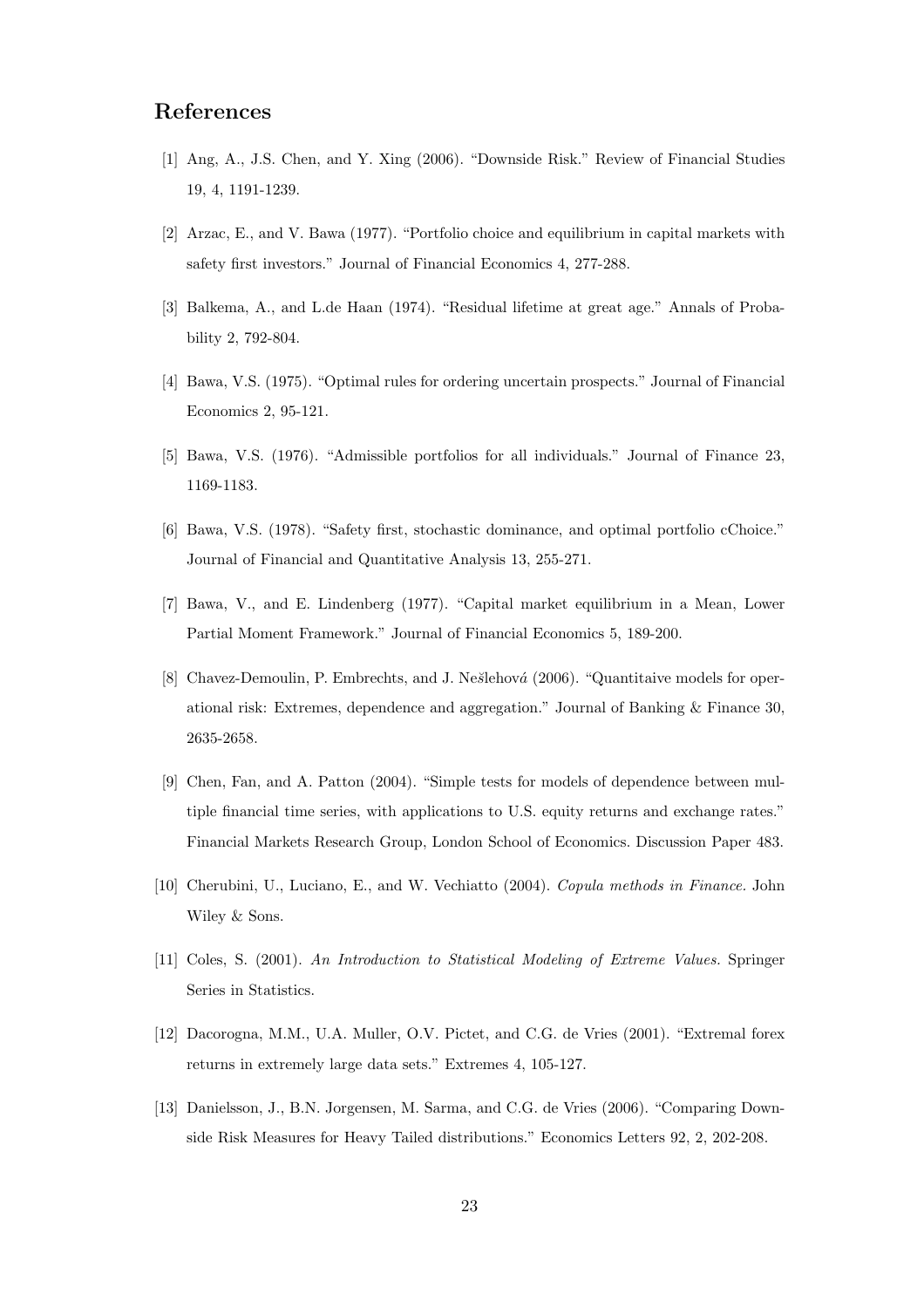- [14] Embrechts, P., C. Klüppelberg, and T. Mikosch (1997). *Modelling Extremal Events for* Insurance and Finance. Berlin: Springer-Verlag Berlin Heidelberg.
- [15] Embrechts, P. (2000). Extremes and Integrated Risk Management. Risk Books.
- [16] Embrechts, P., A.J. McNeil, and D. Straumann (1999). "Correlation: Pitfalls and Alternatives." Risk 12(5), 11-21.
- [17] Fama, E. (1965). "The behaviour of stock market prices." Journal of Business 38, 34-105 (42).
- [18] Feller, W. (1971). "An Introduction to Probability Theory and Its Applications." Vol II, Wiley New York.
- [19] Harlow, W.V., and R.K.S. Rao (1989). "Asset Pricing in a Generalized Mean-Lower Partial Moment Framework: Theory and Evidence," Journal of Financial and Quantitative Analysis 3, 285-309.
- [20] Harlow, W.V. (1991). "Asset Allocation in a Downside-Risk Framework," Financial Analyst Journal 47, 5, 28-40.
- [21] Hill, B.M., (1975): "A simple general approach to inference about the tail of a distribution," Annals of statistics, 3, 5, 1163 − 1174.
- [22] Hogan, W., and J. Warren (1974). "Toward the development of an Equilibrium Capital-Market Model based on Semivariance." Journal of Financial and Quantitative Analysis 9, 1-11.
- [23] Hyung, N., and C.G. de Vries (2005). "Portfolio diversification effects of downside-risk." Journal of Financial Econometrics 3 (1), 107-125.
- [24] Joe, H. (1997). Multivariate Copulas and Dependence Concepts. Chapman and Hall.
- [25] Juri, A., and M.V. Wüthrich (2002). "Copula Convergence theorems for tail events." Insurance: Mathematics and Economics 30, 405-420.
- [26] Knight, F.H. (1921). "Risk, Uncertainty and Profit." Boston: Houghton Miffin, 1921.
- [27] Lehmann, E.L. (1966). "Some Concepts of Dependence," Annals of Mathematical Statistics 37, 1137-1153.
- [28] Lehman, E.L.. (1999). Elements of Large-Sample Theory, Springer-Verlag, New York